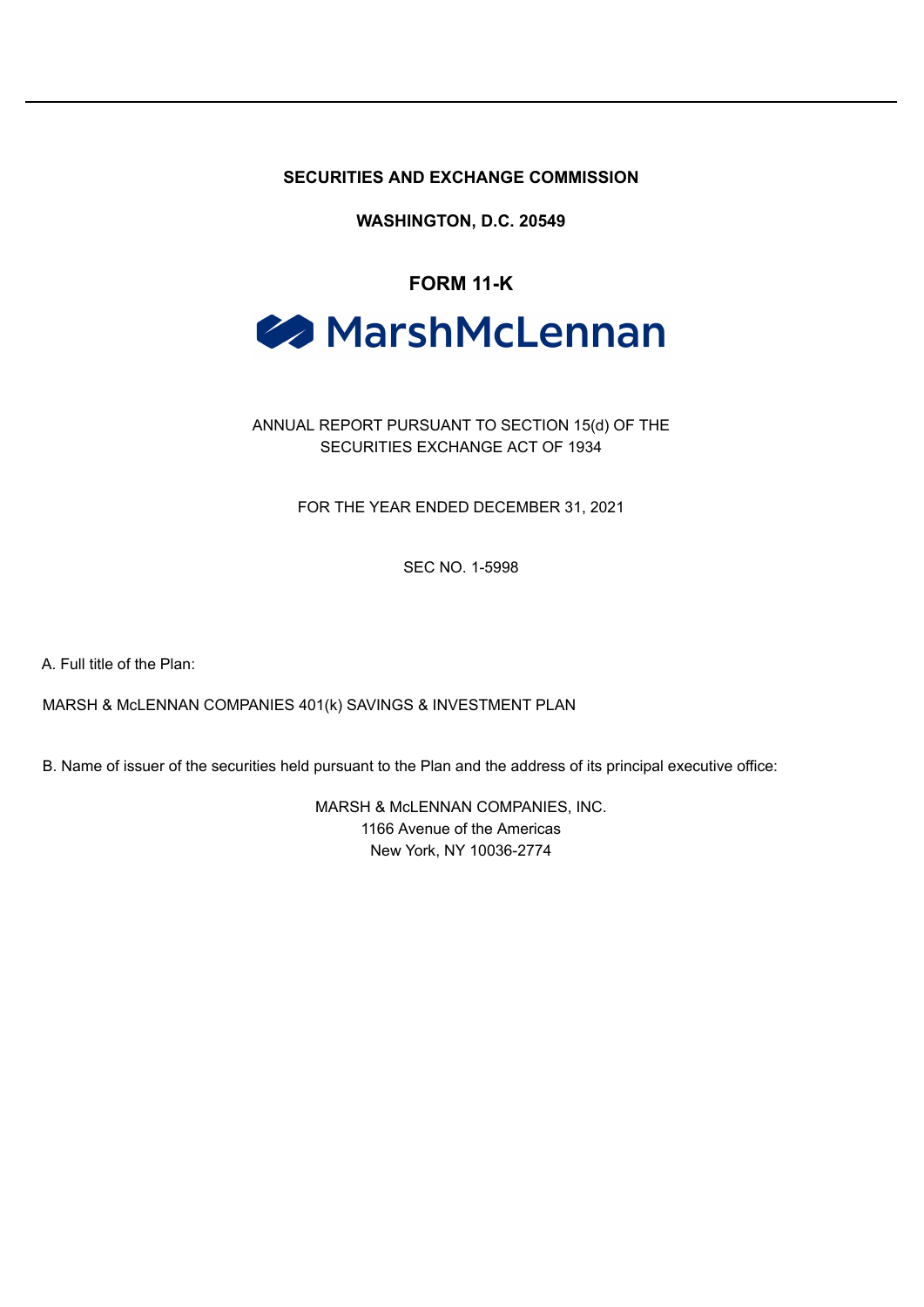#### **SIGNATURES**

Pursuant to the requirements of the Securities Exchange Act of 1934, the Marsh & McLennan Companies Benefits Administration Committee has duly caused this annual report to be signed on its behalf by the undersigned hereunto duly authorized.

# MARSH & McLENNAN COMPANIES 401(k) SAVINGS & INVESTMENT PLAN

Date: June 17, 2022 *Date: June 17, 2022* 

Authorized Representative of the Benefits Administration Committee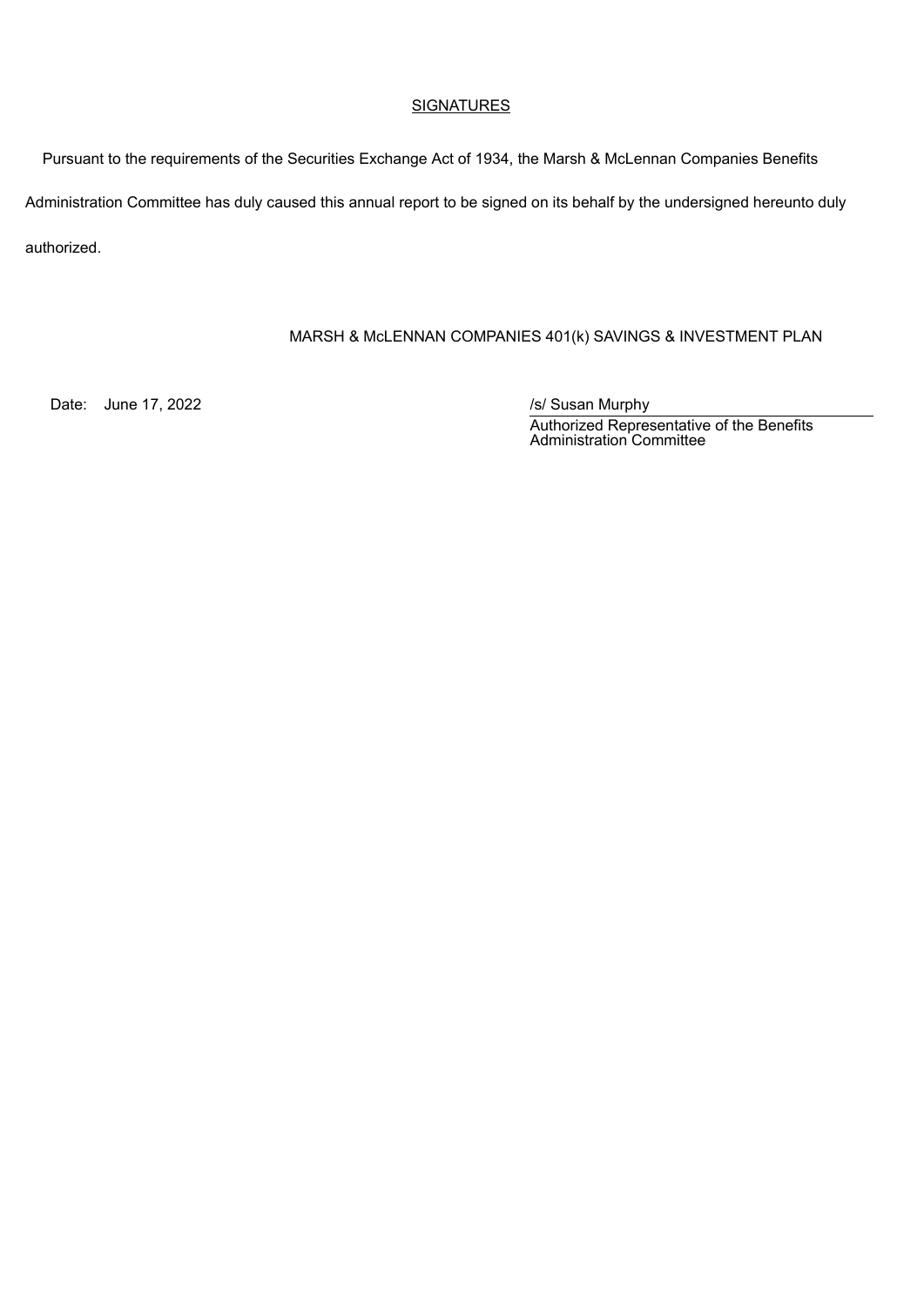#### MARSH & McLENNAN COMPANIES 401(k) SAVINGS & INVESTMENT PLAN

#### TABLE OF CONTENTS

|                                                                                                             | Page           |
|-------------------------------------------------------------------------------------------------------------|----------------|
| Report of Independent Registered Public Accounting Firm                                                     |                |
| <b>Statements of Net Assets Available for Benefits</b><br>as of December 31, 2021 and 2020                  | $\overline{2}$ |
| Statement of Changes in Net Assets Available for Benefits for the<br>Year Ended December 31, 2021           | 3              |
| Notes to Financial Statements as of December 31, 2021 and 2020 and for the Year Ended December<br>31. 2021  | 4-16           |
| Supplemental Schedules:                                                                                     |                |
| Form 5500, Schedule H, Part IV, Question 4a<br>Schedule of Delinquent Participant Contributions             | 17             |
| Form 5500, Schedule H, Part IV, Line 4i<br>Schedule of Assets (Held at End of Year) as of December 31, 2021 | 18             |
| Consent of Independent Registered Public Accounting Firm                                                    | Exhibit 23     |

Note: All other schedules required by Section 2520.103-10 of the Department of Labor's Rules and Regulations for Reporting and Disclosure under the Employee Retirement Income Security Act of 1974 have been omitted because they are not applicable.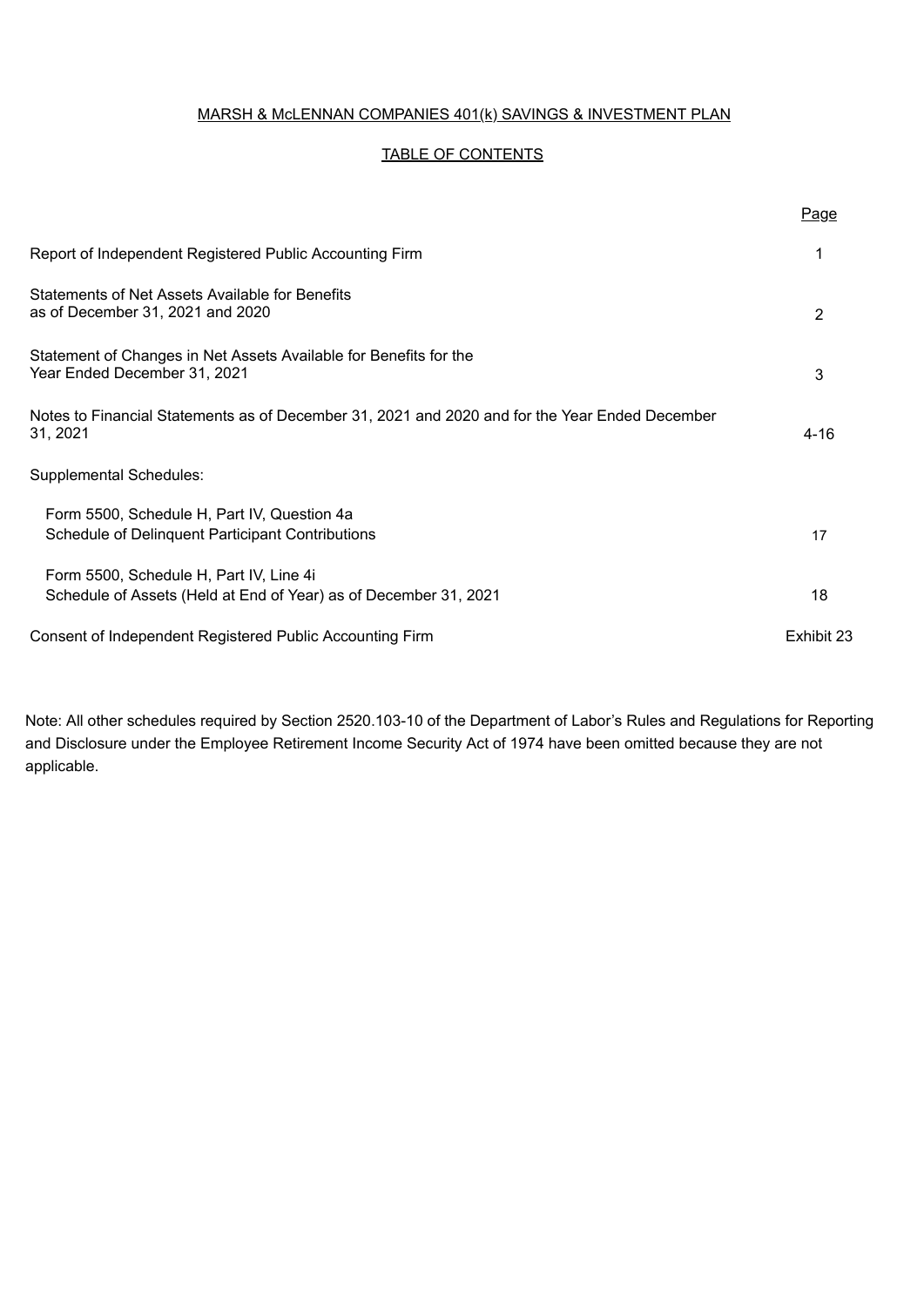#### **REPORT OF INDEPENDENT REGISTERED PUBLIC ACCOUNTING FIRM**

To the Board of Directors of Marsh & McLennan Companies, Inc., the Marsh & McLennan Companies Benefits Administration Committee, and the Participants in the Marsh & McLennan Companies 401(k) Savings & Investment Plan:

#### **Opinion on the Financial Statements**

We have audited the accompanying statements of net assets available for benefits of the Marsh & McLennan Companies 401(k) Savings & Investment Plan (the "Plan") as of December 31, 2021 and 2020, the related statement of changes in net assets available for benefits for the year ended December 31, 2021, and the related notes (collectively referred to as the "financial statements"). In our opinion, the financial statements present fairly, in all material respects, the net assets available for benefits of the Plan as of December 31, 2021 and 2020, and the changes in net assets available for benefits for the year ended December 31, 2021, in conformity with accounting principles generally accepted in the United States of America.

#### **Basis for Opinion**

These financial statements are the responsibility of the Plan's management. Our responsibility is to express an opinion on the Plan's financial statements based on our audits. We are a public accounting firm registered with the Public Company Accounting Oversight Board (United States) (PCAOB) and are required to be independent with respect to the Plan in accordance with the U.S. federal securities laws and the applicable rules and regulations of the Securities and Exchange Commission and the PCAOB.

We conducted our audits in accordance with the standards of the PCAOB. Those standards require that we plan and perform the audit to obtain reasonable assurance about whether the financial statements are free of material misstatement, whether due to error or fraud. Our audits included performing procedures to assess the risks of material misstatement of the financial statements, whether due to error or fraud, and performing procedures that respond to those risks. Such procedures included examining, on a test basis, evidence regarding the amounts and disclosures in the financial statements. Our audits also included evaluating the accounting principles used and significant estimates made by management, as well as evaluating the overall presentation of the financial statements. We believe that our audits provide a reasonable basis for our opinion.

#### **Report on Supplemental Schedules**

The supplemental schedule of assets (held at end of year) as of December 31, 2021 and the supplemental schedule of delinquent participant contributions for the year ended December 31, 2021, have been subjected to audit procedures performed in conjunction with the audit of the Plan's financial statements. The supplemental schedules are the responsibility of the Plan's management. Our audit procedures included determining whether the supplemental schedules reconcile to the financial statements or the underlying accounting and other records, as applicable, and performing procedures to test the completeness and accuracy of the information presented in the supplemental schedules. In forming our opinion on the supplemental schedules, we evaluated whether the supplemental schedules, including their form and content, are presented in compliance with the Department of Labor's Rules and Regulations for Reporting and Disclosure under the Employee Retirement Income Security Act of 1974. In our opinion, such schedules are fairly stated, in all material respects, in relation to the financial statements as a whole.

1

/s/ Deloitte & Touche LLP New York, New York June 17, 2022 We have served as the auditor of the Plan since 1990.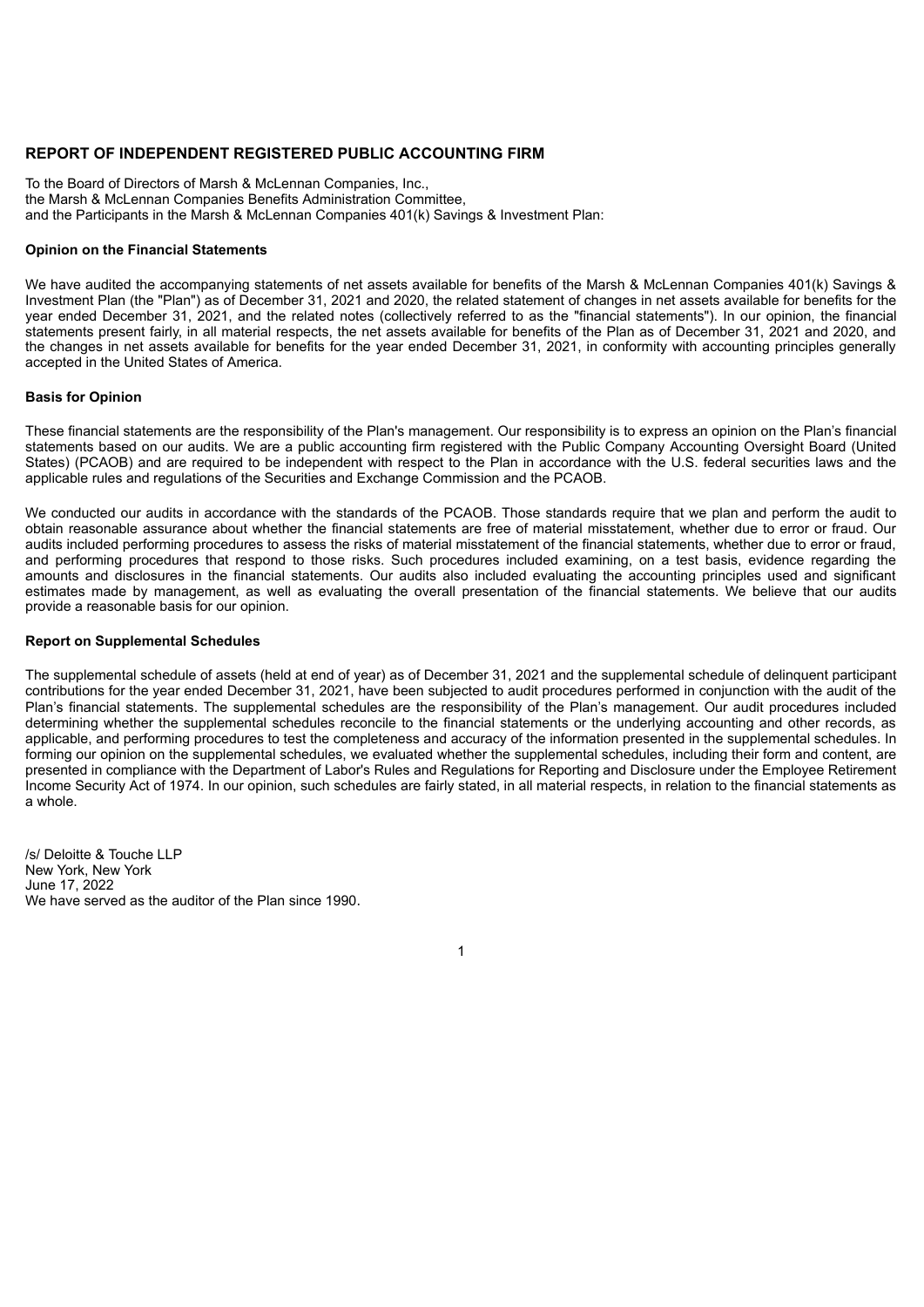### **MARSH & McLENNAN COMPANIES 401(k) SAVINGS & INVESTMENT PLAN STATEMENTS OF NET ASSETS AVAILABLE FOR BENEFITS AS OF DECEMBER 31,**

|                                                                                   |    | 2021          | 2020                |
|-----------------------------------------------------------------------------------|----|---------------|---------------------|
| Assets:                                                                           |    |               |                     |
| Participant-directed investments                                                  |    |               |                     |
| Short-term investment fund at fair value                                          | \$ | 690,416       | \$<br>690,221       |
| Plan identified investments held by master trust at fair value (Notes 2 and<br>4) |    | 3,492,688,698 | 3,053,398,384       |
| Plan interest in commingled investments held by master trust (Note 3)             |    | 3,330,148,951 | 2,836,817,747       |
| Total investments                                                                 |    | 6,823,528,065 | 5,890,906,352       |
| Receivables:                                                                      |    |               |                     |
| Notes receivable from participants                                                |    | 34,010,126    | 33,854,201          |
| Contributions receivable                                                          |    | 2,258,681     | 96,376              |
| Dividends and interest receivable                                                 |    | 1,307,611     | 342,990             |
| <b>Total receivables</b>                                                          |    | 37,576,418    | 34,293,567          |
| Net assets available for benefits                                                 | S  | 6,861,104,483 | \$<br>5,925,199,919 |
| See notes to financial statements.                                                |    |               |                     |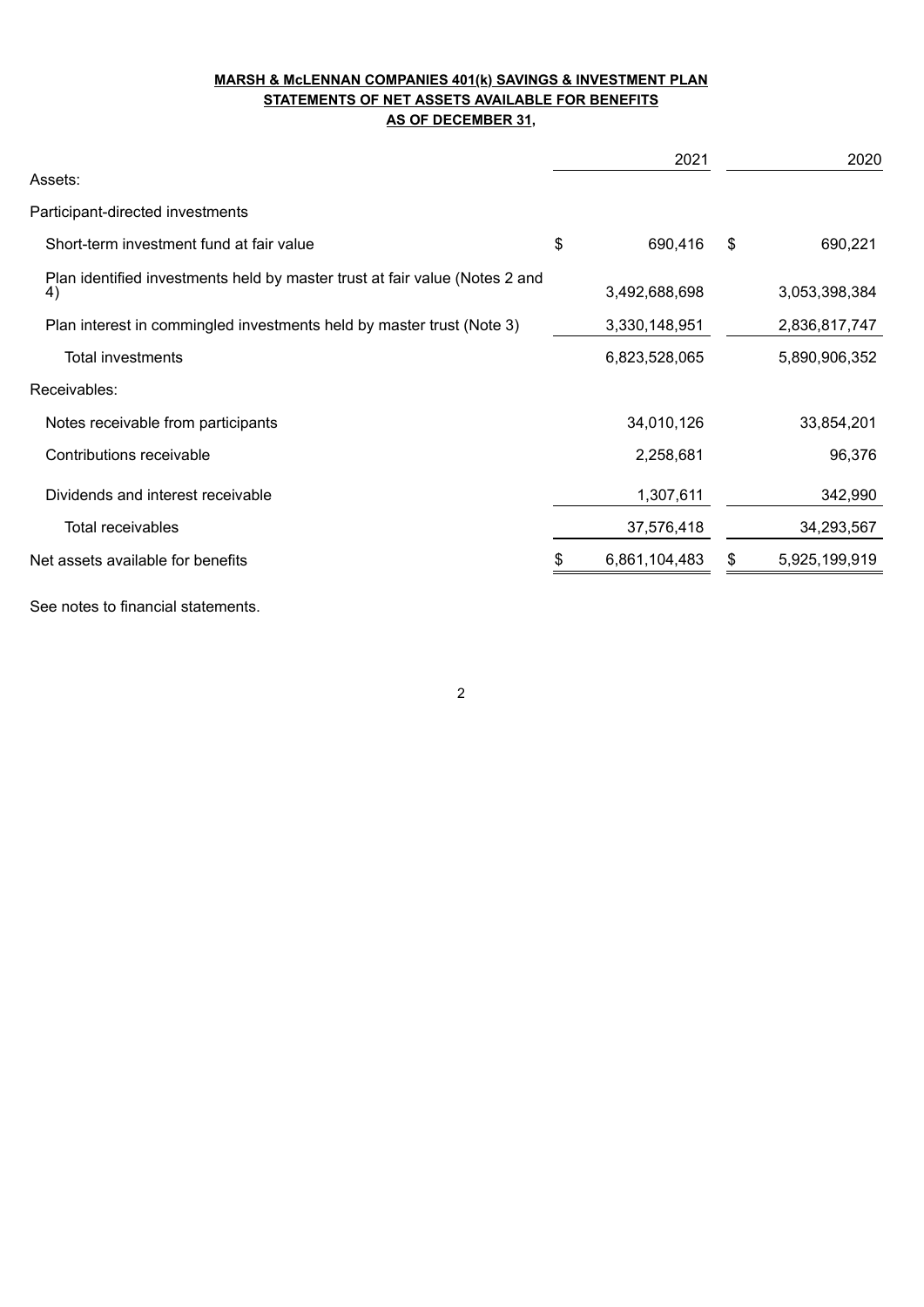### **MARSH & McLENNAN COMPANIES 401(k) SAVINGS & INVESTMENT PLAN STATEMENT OF CHANGES IN NET ASSETS AVAILABLE FOR BENEFITS FOR THE YEAR ENDED DECEMBER 31, 2021**

| Investment income:                                                                 |                     |
|------------------------------------------------------------------------------------|---------------------|
| Net appreciation in fair value of plan identified investments held by master trust | \$<br>480,973,366   |
| Plan interest in commingled investments held by master trust                       | 520,170,284         |
| Dividends and investment income                                                    | 14,729,145          |
| Net investment income                                                              | 1,015,872,795       |
| Interest income on notes receivable from participants                              | 1,607,247           |
| Contributions:                                                                     |                     |
| Participant                                                                        | 197,764,847         |
| Employer                                                                           | 129,053,353         |
| Rollovers                                                                          | 42,274,614          |
| <b>Total contributions</b>                                                         | 369,092,814         |
| Benefits paid to and withdrawals by participants                                   | (448, 904, 471)     |
| Increase in net assets before plan transfers                                       | 937,668,385         |
| Transfers in from other plan (Note 7)                                              | 1,127,430           |
| Transfers out to other plan (Note 7)                                               | (2,891,251)         |
| Net assets available for benefits:                                                 |                     |
| Beginning of year                                                                  | 5,925,199,919       |
| End of year                                                                        | \$<br>6,861,104,483 |
| See notes to financial statements.                                                 |                     |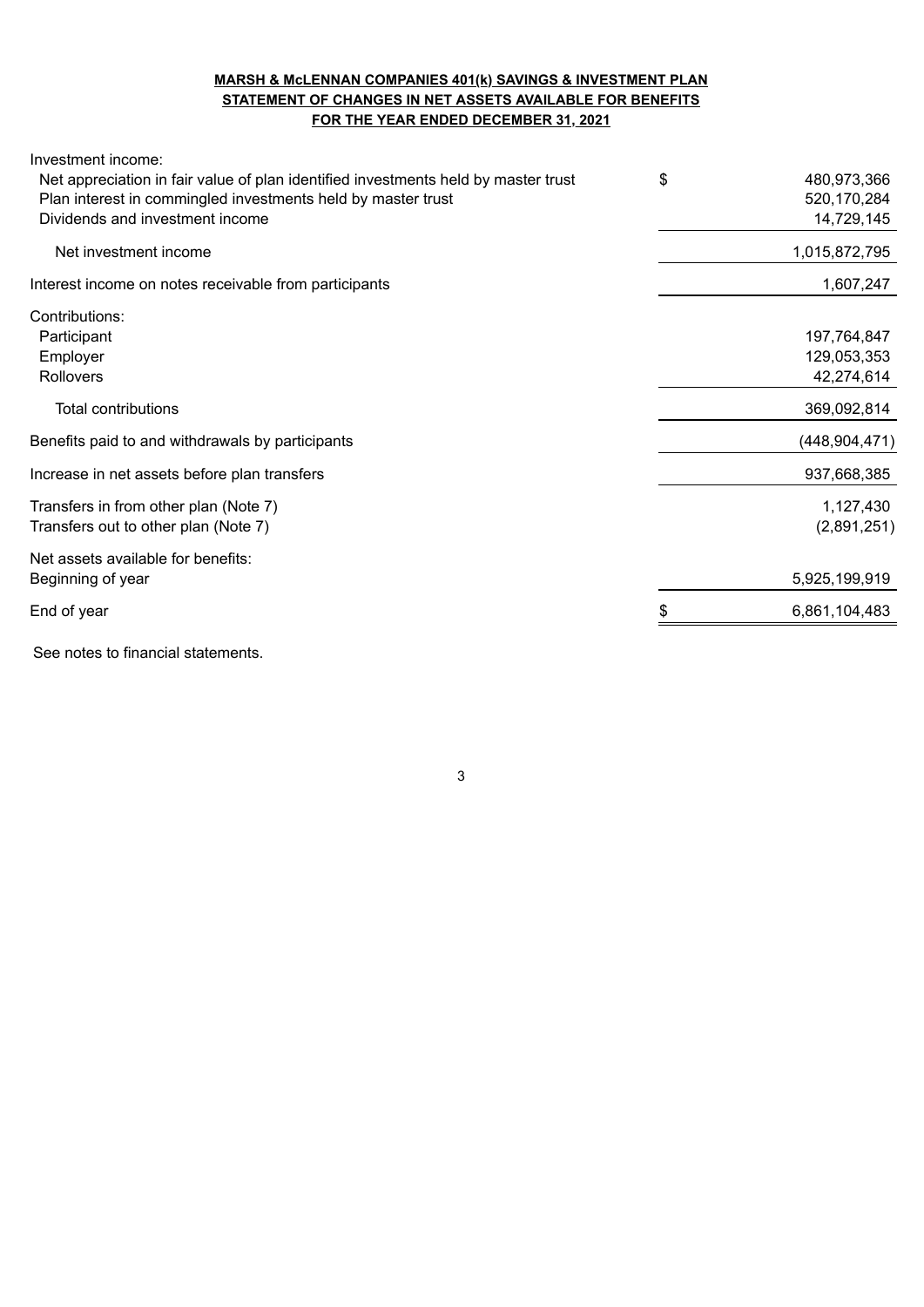# **MARSH & McLENNAN COMPANIES 401(k) SAVINGS & INVESTMENT PLAN NOTES TO FINANCIAL STATEMENTS AS OF DECEMBER 31, 2021 AND 2020 AND FOR THE YEAR ENDED DECEMBER 31, 2021**

#### (1) Description of the Plan

#### General

The Marsh & McLennan Companies 401(k) Savings & Investment Plan (the "Plan") is a defined contribution plan with 401(k), 401(m) and Employee Stock Ownership Plan features, which allows eligible participants to contribute from their eligible compensation through payroll deductions on a before-tax, after-tax or Roth 401(k) basis. In accordance with the Plan, employees who are at least 18 years of age and classified as a U.S. regular or temporary employee, paid from U.S. payroll, and who are employees of any subsidiary or affiliate of Marsh & McLennan Companies, Inc. (the "Company", "Marsh McLennan" or the "Plan Sponsor"), with the exception of any employee of Marsh & McLennan Agency LLC and its subsidiaries and affiliates ("MMA"), are eligible to contribute to the Plan. The Plan is subject to the provisions of the Employee Retirement Income Security Act of 1974 ("ERISA"). Employees can make rollover contributions to the Plan as soon as the employee is eligible to participate in the Plan.

The before-tax and/or Roth 401(k) participant contribution percentage limit is 75% of eligible compensation. The after-tax contribution percentage limit is 15% of eligible compensation. The aggregate limit on before-tax, after-tax and Roth 401(k) contributions is 75% of eligible compensation. Participants age 50 or older by the end of the calendar year are permitted to make additional "catch-up" contributions.

The Plan's assets are held in a trust. The trustee for the Plan and custodian for all Plan assets is the Northern Trust Company (the "Trustee" or "Northern Trust"). The Trustee is responsible for maintaining the assets of the Plan and performing all other acts deemed necessary or proper to fulfill its responsibility as set forth in the trust agreement pertaining to the Plan. Transamerica Retirement Solutions, LLC ("Transamerica") provides recordkeeping services for the Plan, which includes making distribution payments on behalf of the Plan.

The Marsh & McLennan Companies Benefits Administration Committee is the plan administrator responsible for the overall administration and operation of the Plan. Certain administrative functions are performed by employees of the Company or its subsidiaries. All such costs as well as administrative expenses are borne directly by the Company.

The Marsh & McLennan Companies Benefits Investment Committee is the investment fiduciary responsible for selecting the investment alternatives to be made available to Plan participants in addition to Company stock (which is available at the direction of the Plan Sponsor as a matter of plan design). The Plan is intended to comply with Section 404(c) of ERISA. Thus, the Plan permits participants to exercise control over the investment of the assets in their individual account and, to the extent the participants have exercised such control, the participants are solely responsible for their decisions. Certain investment advisory and consulting services are performed by employees of the Company or its subsidiaries. Those costs are borne directly by the Company. The Company also pays certain investment management fees on behalf of the Plan.

#### **Contributions**

The Company makes matching contributions, after completion of one year of vesting service, of 50% on the first 6% of eligible compensation that participants contribute to the Plan in any pay period.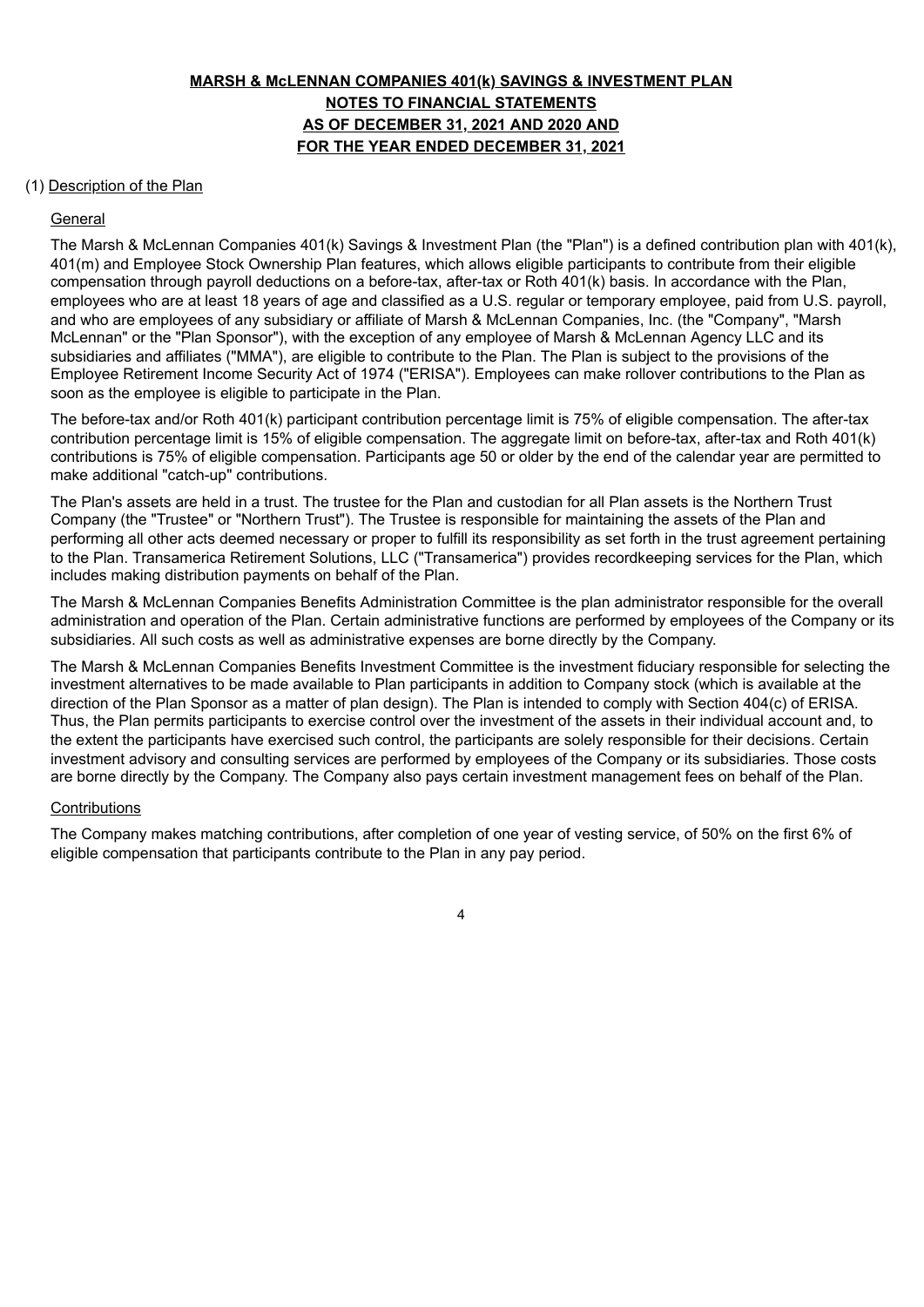The Company makes an automatic Company contribution equal to 4% of eligible base pay (the "Fixed Contribution"). Eligible U.S. employees of the Company are eligible to receive the Fixed Contribution with the exception of MMA. The Fixed Contribution is paid into the Plan by the Company regardless of whether an employee contributes to the Plan.

Participant and Company contributions are subject to certain limitations in accordance with Federal income tax regulations. When a participant reaches the Internal Revenue Code ("IRC") annual before-tax and/or Roth 401(k) contributions limit, the before-tax and/or Roth 401(k) contributions are automatically made as after-tax contributions for the remainder of the calendar year unless the participant decides to discontinue contributions or the participant's eligible compensation reaches the IRC compensation limit.

#### Investments

Participants are eligible to direct their Company matching contributions and all of their participant contributions to any of the available investment options. Fixed Contributions follow the investment direction of Company matching contributions. If a participant does not choose an investment direction for his or her future Company matching contributions, Fixed Contributions or participant contributions, they are automatically invested in the BlackRock LifePath Index Fund which most closely matches a participant's retirement age, based on the Plan's normal retirement age of 65.

#### Participant Accounts

Individual accounts are maintained for each Plan participant. Each participant's account is credited with the participant's contribution, the Company's matching contribution and the Fixed Contribution, charged for withdrawals, and adjusted to reflect the performance of the investment options in which the account is invested. The benefit to which a participant is entitled is the benefit that can be provided from the participant's vested account.

#### Vesting and Forfeitures

Participants are vested immediately in their own contributions plus actual earnings thereon. Participants hired before January 1, 1998 are fully vested in the Company's matching contributions. Participants hired on or after January 1, 1998 and who terminated employment with the Company on or before June 30, 2002 vested in the Company's matching contribution as follows: 0% if less than three years of service, 33% after 3 years of service, 67% after 4 years of service, and 100% after 5 years of service. Participants who were hired on or after July 1, 2002 and who terminated employment with the Company on or before December 31, 2005, were subject to the following vesting schedule: 0% if less than two years of service, 20% after two years of service, 40% after three years of service, 67% after four years of service and 100% after five years of service. Participants who were active employees as of January 1, 2006, or participants who terminate employment on or after January 1, 2006 who have at least one hour of service on or after January 1, 2006, vest in the Company's matching contribution and Fixed Contribution as follows: 0% if less than two years of service, 33-1/3% after two years of service, 66- 2/3% after three years of service and 100% after four years of service.

During the year ended December 31, 2021, employer contributions of \$4,527,775 were funded from forfeited non-vested accounts. Unused balances of forfeited non-vested accounts at December 31, 2021 and 2020, totaled \$14,401 and \$10,473, respectively. These balances have been and will be used to fund future contributions due from the Company and/or to reduce Plan expenses.

#### Payment of Benefits

Payment of benefits on termination of service varies depending upon the vested amount in the participant's account balance, the reason for termination (i.e. retirement, death, disability, termination of service for other reasons) and the payment options available (i.e. immediate lump sum payment, deferral of lump sum payment, installment payments, etc.) for a particular type of termination.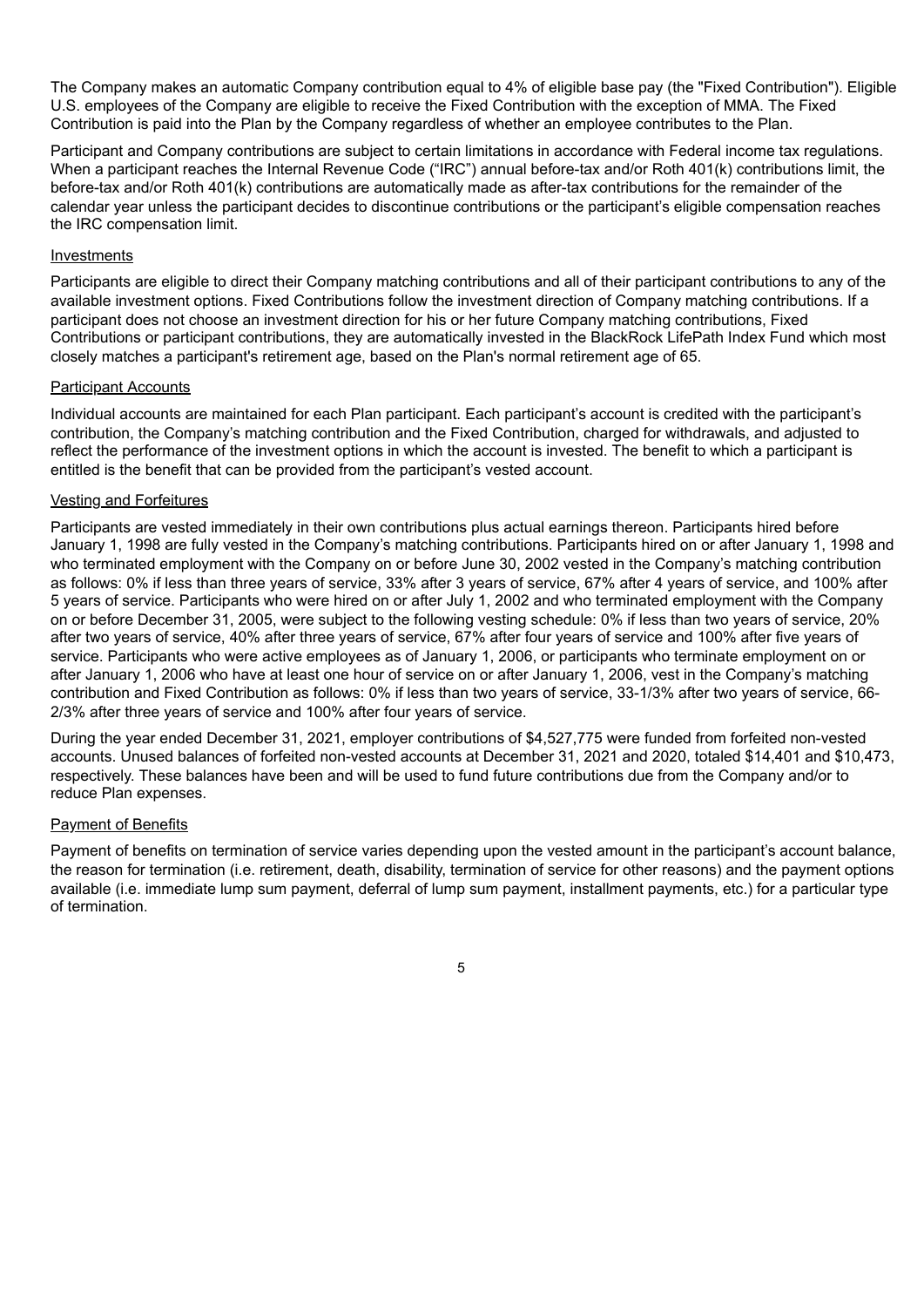Effective January 1, 2020, as a result of the of the Setting Every Community Up for Retirement Enhancement (SECURE) Act, participants with vested balances greater than \$1,000 who leave the Company may leave their money in the Plan until April 1st of the year following the calendar year in which they attain age 72 (if they were born after June 30, 1949) or age 70- 1/2 (if they were born before July 1, 1949) or, if later, the April 1st of the calendar year following the calendar year in which they terminated employment. In addition, certain distribution rules changed relating to payments to beneficiaries upon a participant's death.

In early 2020, there was an outbreak of the novel Coronavirus (COVID-19) which impacted the financial markets and the global economy. In providing some relief to those participants impacted by the COVID-19 pandemic, the Plan complied with the mandatory provisions of the Coronavirus Aid, Relief, and Economic Security Act (the "CARES Act"), including a waiver of required minimum distributions that were otherwise payable from the Plan in 2020 and suspension of loan repayments due in 2020. The Company also adopted an optional CARES Act provision which allowed a Coronavirus-related Distribution ("CRD") to be paid prior to December 31, 2020. CRD distributions had reduced tax implications for participants who elected to receive such distributions.

#### Notes Receivable from Participants

Plan participants may borrow from their accounts up to a maximum amount equal to the lesser of \$50,000 or 50% of the vested value of their Plan account. Outstanding loans, which are secured by the participants' interest in the Plan, are generally repaid through weekly or semi-monthly payroll deductions or may be paid in full without penalty. Loan repayments, which include principal and interest, are credited directly to the participant's Plan account. Interest is charged on the outstanding balance at prime rate plus 1% based on the prime rate in effect at the time the loan is processed. Loan terms range from 1 to 5 years; however, terms may exceed 5 years for the purchase of a primary residence. As of December 31, 2021, participant loans have maturities through 2036 at interest rates ranging from 4.25% to 9.50%.

The preceding description of the Plan provides only general information. Participants should refer to the plan document and the summary plan description. The summary plan description is located in the Marsh & McLennan Companies Benefits Handbook accessible via https://careers.mmc.com/global/en/us-benefits and provides a more complete description of the Plan's provisions.

## (2) Summary of Significant Accounting Policies

#### Basis of Accounting

The accompanying financial statements have been prepared in accordance with accounting principles generally accepted in the United States of America ("GAAP").

#### New Accounting Pronouncements

In June 2016, the Financial Accounting Standards Board ("FASB") issued new guidance on the impairment of financial instruments. The new guidance adds an allowance for credit losses ("CECL") impairment model that is based on expected losses rather than incurred losses. Under the new guidance, an entity recognizes as an allowance its estimate of lifetime expected credit losses, which the FASB believes will result in more timely recognition of such losses. The guidance is effective for employee benefit plans for fiscal years beginning after December 15, 2022. The adoption of this standard is not expected to have a material impact on the Plan's financial statements.

#### Risks and Uncertainties

The Plan utilizes various investment instruments. Investment securities, in general, are exposed to various risks such as interest rate or credit, geopolitical or macroeconomic conditions that could impact the value of investment securities such as a pandemic or international conflict, and overall capital markets volatility. Due to the level of risk associated with certain investment securities, it is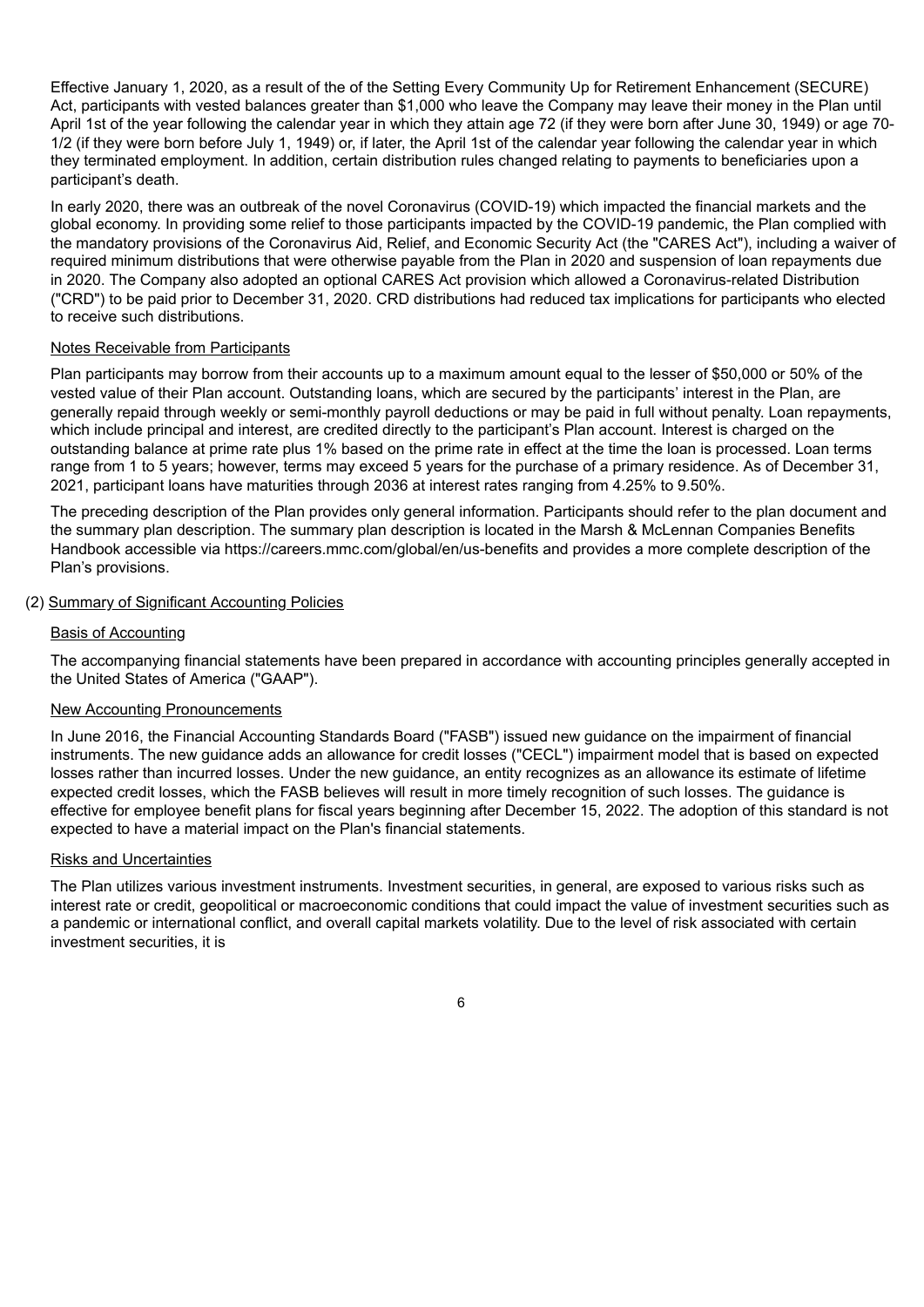reasonably possible that changes in the values of investment securities will occur in the near term and such changes could materially affect the amounts reported in the financial statements. The Plan participates in the Marsh & McLennan Master Retirement Savings Trust (the "Master Trust"). The Master Trust's investments at December 31, 2021 and 2020 include shares of the Company's common stock amounting to \$728,547,410 and \$526,984,614, respectively. This investment represents approximately 20% and 17% of the Master Trust's total investments at December 31, 2021 and 2020, respectively. A significant decline in the market value of the Company's common stock would significantly affect the Plan's net assets available for benefits.

#### Use of Estimates

The preparation of financial statements in accordance with GAAP requires management to make estimates and assumptions that affect the reported amounts of assets, liabilities and changes therein, and disclosure of contingent assets and liabilities. The Plan also considered the potential impact of COVID-19 on its estimates. The ultimate extent to which COVID-19 impacts the Plan's results and financial condition will depend on numerous evolving factors and developments that the Plan is not able to predict. Actual results could differ from those estimates.

#### Cash and Cash Equivalents

Cash and cash equivalents consist of short-term investment funds composed of high-grade money market instruments with maturities less than ninety days.

#### Investment Valuation and Income Recognition

The Plan, along with the Marsh & McLennan Agency 401(k) Savings & Investment Plan ("MMA Plan"), participates in the Master Trust. The Master Trust holds investments in which the Plan owns a divided interest for the exclusive benefit of the Plan. These investments totaled \$3,492,688,698 and \$3,053,398,384 at December 31, 2021 and 2020 and are presented as Plan Identified Investments in the Statements of Net Assets Available for Benefits. The Master Trust also holds certain investments in commingled funds in which the Plan and the MMA Plan are deemed to have an undivided interest in the investments in which they participate.

#### *Plan Identified Investments*

The investments held for the exclusive benefit of the Plan include mutual funds and common collective trusts. These investments are stated at fair value and are disclosed in Note 4, Fair Value Measurements. The fair value of a financial instrument is the price that would be received to sell an asset or paid to transfer a liability in an orderly transaction between market participants at the measurement date. The shares of mutual funds are reflected in the accompanying statements of net assets available for benefits at quoted market prices. Shares of common collective trusts are valued at the net asset value ("NAV") of shares held by the Plan at year-end based upon the quoted market prices of the underlying investments. NAV is used as a practical expedient for estimating fair value of common collective trusts, as permitted by applicable accounting guidance.

#### *Commingled funds held by Master Trust*

The Master Trust also includes the Marsh & McLennan Companies Stock Fund, which consists of Marsh McLennan common stock and short-term investments, a Stable Value Fund, which includes guaranteed investment contracts ("GICs") and short-term investments, as well as four common collective trusts, which seek to deliver returns of corresponding indexes. These investments are commingled funds that are shared between the Plan and the MMA Plan. The Plan's interest in the commingled investments is disclosed in Note 3, Interest in Master Trust.

Purchases and sales of securities are recorded on a trade-date basis. Interest income is recorded on the accrual basis. Investment income and dividends include capital gains paid during the period. Dividends are recorded on the ex-dividend date. Net appreciation or depreciation in fair value of investments includes the Plan's gains and losses on investments bought and sold as well as held during the period.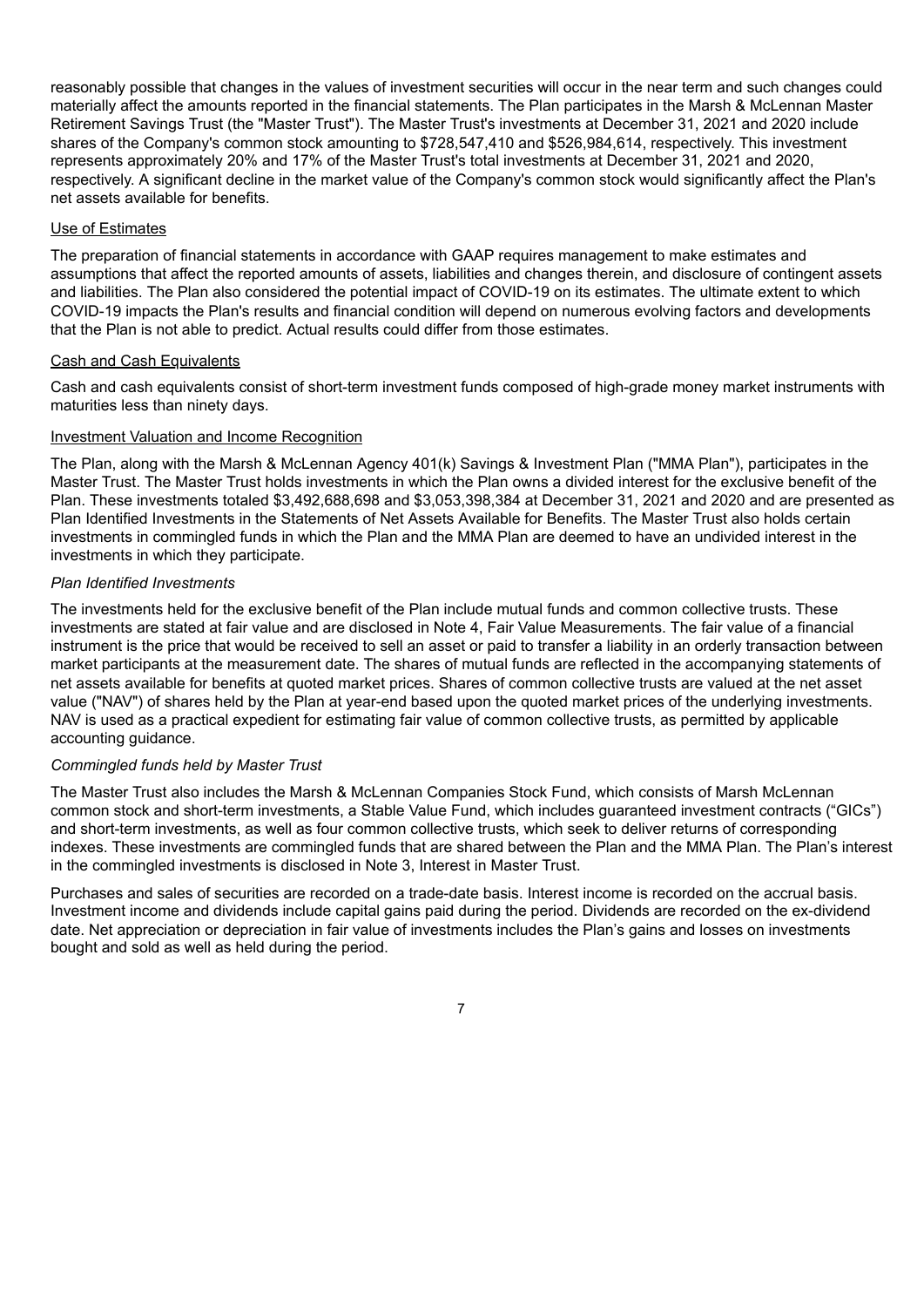#### Notes Receivable from Participants

Notes receivable from participants are measured at their unpaid principal balance plus any accrued but unpaid interest. Delinquent participant loans are recorded as distributions based on the terms of the plan document.

#### Administrative Expenses

Administrative expenses of the Plan are paid by the Company as provided in the plan document. Management fees and operating expenses charged to the Plan for investments in mutual funds and common collective trusts are deducted from income earned on a daily basis and are reflected as a reduction of investment return for such investments. The Company also pays certain investment management fees on behalf of the Plan.

#### **Payment of Benefits**

Benefit payments to participants are recorded upon distribution. Amounts allocated to persons who have elected to take a distribution from the Plan but had not yet been paid at December 31, 2021 and 2020 amounted to \$887,677 and \$1,278,665, respectively.

#### Excess Contributions Payable

The Plan is required to return contributions received during the Plan year in excess of the IRC limits.

#### (3) Interest in Master Trust

The Trustee holds certain investment assets of the Master Trust as commingled funds in which each separate plan is deemed to have an undivided interest in the investments in which they participate. The Plan's investment in the shared assets held by the Master Trust consists of units owned in the Marsh & McLennan Companies Stock Fund, the Invesco Fixed Income Fund (the "Stable Value Fund"), the S&P 500 Index Fund, the US Bond Index Fund, the US Extended Equity Market Index Fund and the Non-US Equity Index Fund (collectively, the "common collective trusts").

The following tables summarize the assets and liabilities of the commingled funds held in the Master Trust and the Plan's interest in those assets and liabilities as of December 31, 2021 and 2020: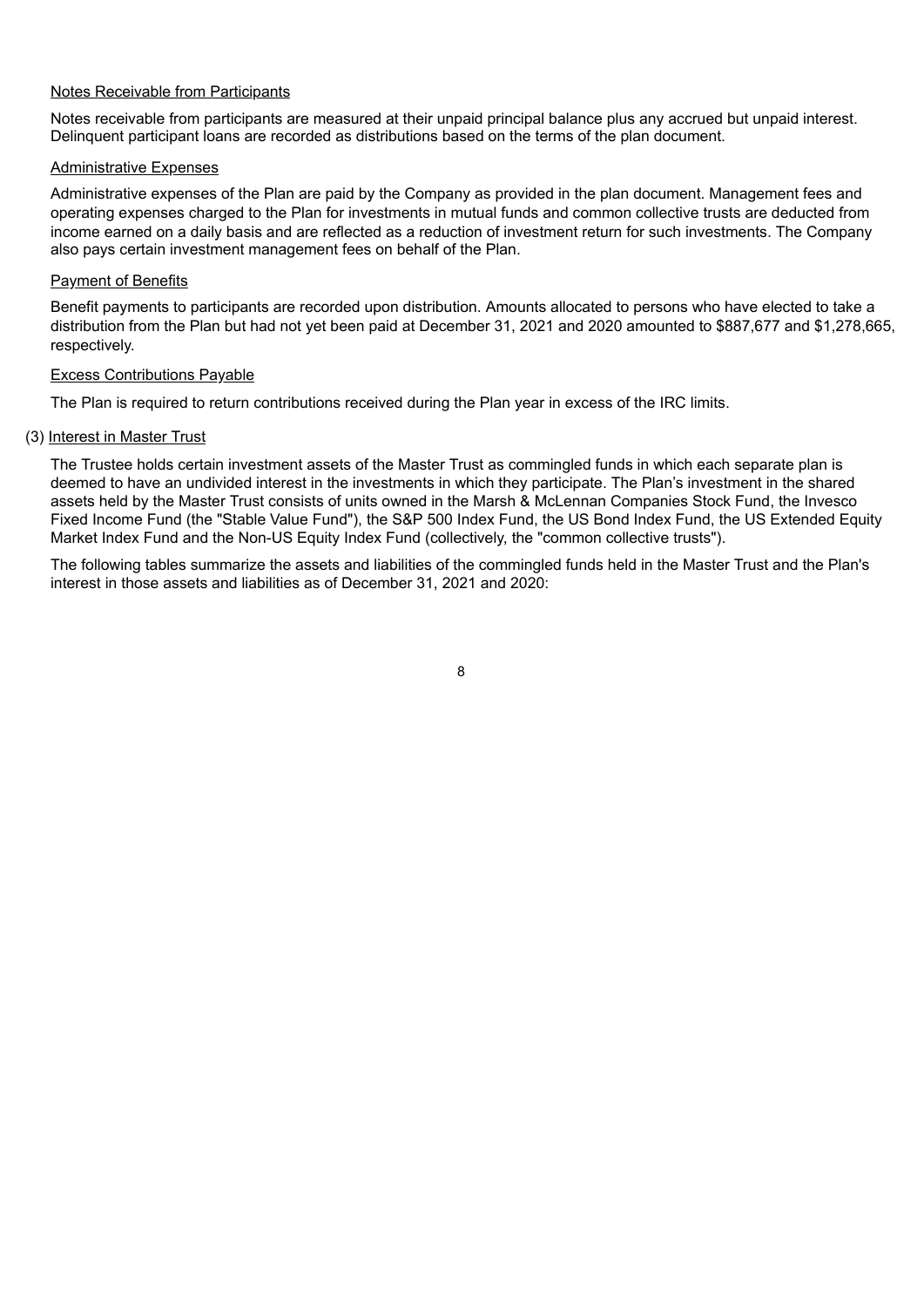|                                                        | December 31, 2021 |                                  |    |                                                            |  |  |  |  |  |
|--------------------------------------------------------|-------------------|----------------------------------|----|------------------------------------------------------------|--|--|--|--|--|
|                                                        |                   | Master Trust-Commingled<br>Funds |    | Plan's Interest in Master<br><b>Trust Commingled Funds</b> |  |  |  |  |  |
| Marsh & McLennan Companies Stock Fund                  |                   |                                  |    |                                                            |  |  |  |  |  |
| Marsh & McLennan Companies common stock at fair value  | \$                | 728,547,410                      | \$ | 683,265,633                                                |  |  |  |  |  |
| Short-term investment fund at fair value               |                   | 13,761,603                       |    | 12,906,270                                                 |  |  |  |  |  |
| Accrued interest receivable                            |                   | 75                               |    | 70                                                         |  |  |  |  |  |
| Liability for expenses incurred                        |                   | (21, 253)                        |    | (19, 933)                                                  |  |  |  |  |  |
|                                                        |                   | 742.287.835                      |    | 696.152.040                                                |  |  |  |  |  |
| Stable Value Fund                                      |                   |                                  |    |                                                            |  |  |  |  |  |
| Security backed investment contracts at contract value |                   | 605,008,731                      |    | 554,156,956                                                |  |  |  |  |  |
| Short-term investment fund at fair value               |                   | 19,622,945                       |    | 17,973,611                                                 |  |  |  |  |  |
| Accrued interest receivable                            |                   | 88                               |    | 80                                                         |  |  |  |  |  |
| Liability for expenses incurred                        |                   | (141, 435)                       |    | (129,548)                                                  |  |  |  |  |  |
|                                                        |                   | 624,490,329                      |    | 572,001,099                                                |  |  |  |  |  |
| Common collective trusts at fair value                 |                   | 2,308,464,300                    |    | 2,061,995,812                                              |  |  |  |  |  |
| Net assets of commingled funds held by Master Trust    |                   | 3,675,242,464                    |    | 3,330,148,951                                              |  |  |  |  |  |

|                                                        | December 31, 2020 |                                    |    |                                                            |  |  |  |
|--------------------------------------------------------|-------------------|------------------------------------|----|------------------------------------------------------------|--|--|--|
|                                                        |                   | Master Trust - Commingled<br>Funds |    | Plan's Interest in Master<br><b>Trust Commingled Funds</b> |  |  |  |
| Marsh & McLennan Companies Stock Fund                  |                   |                                    |    |                                                            |  |  |  |
| Marsh & McLennan Companies common stock at fair value  | \$                | 526,984,614                        | \$ | 496,455,205                                                |  |  |  |
| Short-term investment fund at fair value               |                   | 9,815,957                          |    | 9,247,296                                                  |  |  |  |
| Accrued interest receivable                            |                   | 565                                |    | 532                                                        |  |  |  |
| Liability for expenses incurred                        |                   | (21, 250)                          |    | (20, 019)                                                  |  |  |  |
|                                                        |                   | 536,779,886                        |    | 505,683,014                                                |  |  |  |
| Stable Value Fund                                      |                   |                                    |    |                                                            |  |  |  |
| Security backed investment contracts at contract value |                   | 642,791,190                        |    | 596,635,809                                                |  |  |  |
| Short-term investment fund at fair value               |                   | 13,759,960                         |    | 12,771,931                                                 |  |  |  |
| Accrued interest receivable                            |                   | 1.034                              |    | 960                                                        |  |  |  |
| Liability for expenses incurred                        |                   | (195,600)                          |    | (137, 238)                                                 |  |  |  |
|                                                        |                   | 656,356,584                        |    | 609,271,462                                                |  |  |  |
| Common collective trusts at fair value                 |                   | 1,908,644,107                      |    | 1,721,863,271                                              |  |  |  |
| Net assets of commingled funds held by Master Trust    |                   | 3.101.780.577                      | \$ | 2,836,817,747                                              |  |  |  |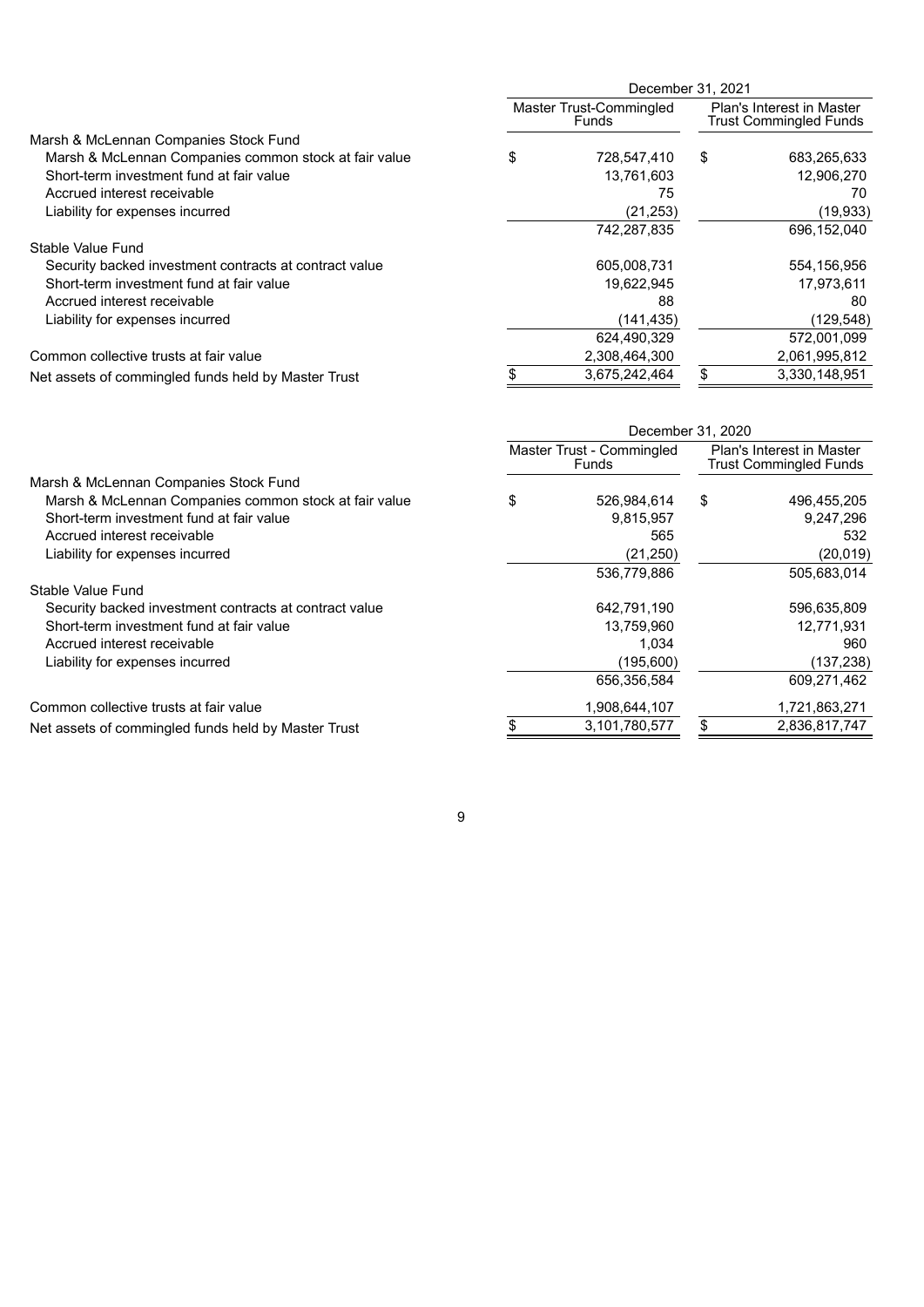The following table summarizes the net investment income of the commingled funds held in the Master Trust for the year ended December 31, 2021:

| <b>INVESTMENT INCOME AND EXPENSES:</b>                                       |    |             |
|------------------------------------------------------------------------------|----|-------------|
| Net appreciation in fair value of Marsh & McLennan<br>Companies common stock | \$ | 244.981.704 |
| Net appreciation in fair value of common collective trusts                   |    | 301.566.985 |
| <b>Dividends</b>                                                             |    | 8.713.062   |
| Interest                                                                     |    | 10.666.599  |
| Expenses                                                                     |    | (746,395)   |
| NET INVESTMENT INCOME                                                        | S  | 565,181,955 |
|                                                                              |    |             |

NET INVESTMENT INCOME FROM COMMINGLED FUNDS IN MASTER TRUST – BY PLAN: Marsh & McLennan Companies 401(k) Savings & Investment  $$520,170,284$ MMA Plan 45,011,671

#### *Marsh & McLennan Companies Stock Fund Valuations*

The Marsh & McLennan Companies Stock Fund consists of Marsh McLennan common stock and short-term investment funds. The Marsh McLennan common stock is reported at fair value based on the closing market price at December 31, 2021 and 2020. The short-term investment fund is composed of high-grade money market instruments with short maturities that are reported at fair value as of the reporting date.

#### *Stable Value Fund Valuations*

The stable value fund consists of GICs, synthetic GICs, separate account GICs and short-term investment funds. The shortterm investment funds primarily consist of high-grade money market instruments with short maturities that are reported at fair value as of the reporting date.

The investments in traditional GICs, synthetic GICs, and separate account GICs (collectively, the "Investment Contracts"), which are fully benefit responsive investment contracts ("FBRICs"), are part of the stable value fund managed by Invesco Advisers, Inc. Investments in FBRICs, if they meet the fully responsive requirements of the accounting guidance, are required to be reported at contract value rather than at fair value. Contract value is the amount Plan participants would receive if they were to initiate permitted transactions under the terms of the Plan.

The Investment Contracts provide for benefit responsive withdrawals by Plan participants at contract value.

Investment Contracts will normally be held to maturity and meet the fully benefit responsive requirements of the accounting guidance. The contract value of Investment Contracts will be adjusted to reflect any issuer defaults or other evidence of impairment of an Investment Contract should they occur.

Synthetic GICs consist of investment-grade fixed income securities (or units of commingled funds composed of such securities) owned by the Stable Value Fund or, in the case of separate account GICs, owned by the insurance company. These underlying assets are "wrapped" by an insurance company, bank, or other financial institution (the "wrap provider"). With traditional GICs, the underlying assets are part of the general account of the issuing insurance company. The underlying securities of the synthetic GICs and separate account GICs are generally actively managed during the life of the contract. Under specified circumstances, the Investment Contracts provide liquidity for benefit payments to the Fund for the benefit of Plan participants at contract value.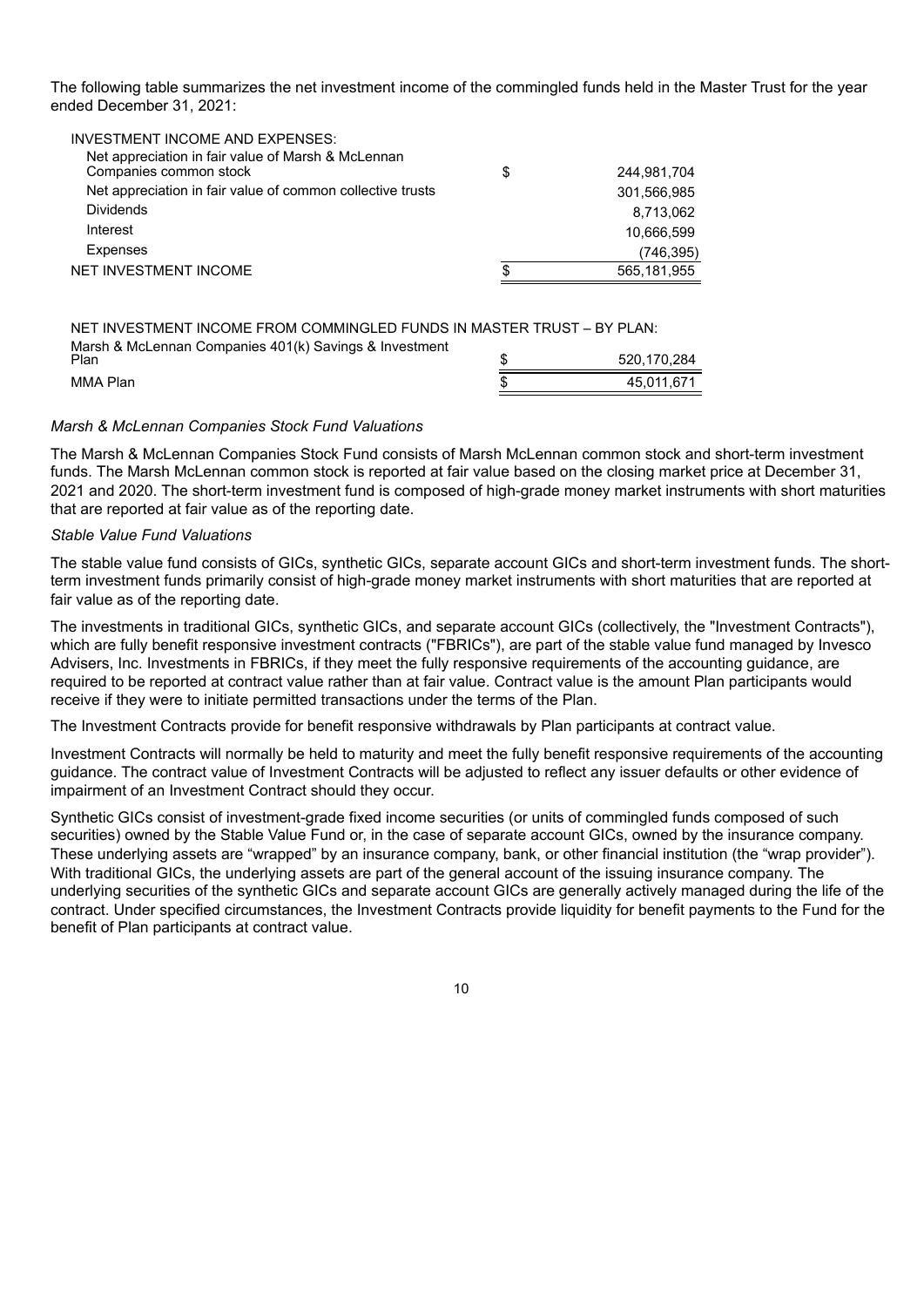The stable value fund purchases wrapped contracts from insurance companies, banks, or other financial institutions. The wrapped contract amortizes the realized and unrealized gains and losses on the underlying fixed income investments, typically over the duration of the investments, through adjustments to the future interest crediting rate. The issuer of the wrapped contract provides assurance that the adjustments to the interest crediting rate do not result in a future interest crediting rate that is less than zero. An interest crediting rate less than zero would result in a loss of principal or accrued interest. The crediting rate is calculated by a formula specified in each wrap agreement and is typically reset on a monthly or quarterly basis, depending on the contract. The key factors that influence future crediting rates for wrapped contracts include: the level of market interest rates, the amount and timing of participant contributions, transfers, and withdrawals into/out of the contract, the investment returns generated by the fixed income securities that back the wrapped contract, and the duration of the underlying investments backing the contract.

Because changes in market interest rates affect the yield to maturity and the market value of the underlying bonds, they can have a material impact on the contract's crediting rate. In addition, participant withdrawals and transfers from the stable value fund are paid at contract value but funded through the market value liquidation of the underlying investments, which also impacts the interest crediting rate. The resulting gains and losses in the market value of the underlying investments relative to the contract value are amortized in the future through either a lower crediting interest rate (in the event of market losses) or higher crediting interest rate (in the event of market gains) than would otherwise be the case. All wrapped contracts provide for a minimum interest crediting rate of zero percent.

Certain events might limit the ability of the Plan to transact at contract value with the contract issuer. Such events include the Plan's failure to qualify under Section 401(a) of the IRC or the failure of the trust to be tax-exempt under Section 501(a) of the IRC, premature termination of the contracts, Plan termination or merger, changes to the Plan's prohibition on competing investment options and bankruptcy of the Plan Sponsor or other Plan Sponsor events (for example, divestitures or spinoffs of a subsidiary) that significantly affect the Plan's normal operations.

In addition, certain events allow the contract issuer to terminate a contract with the Plan and settle at an amount different from the contract value. Those events may be different under each contract. Examples of such events include the following: an uncured violation of the Plan's investment guidelines, a breach of material obligation under the contract, a material misrepresentation, and a material amendment to the agreements without the consent of the issuer. If one of these events were to occur, the contract issuer could terminate the contract at the market value of the underlying investments (or, in the case of a traditional GIC, at the hypothetical market value based upon a contractual formula).

Management believes that no events are probable of occurring that might limit the ability of the Plan to transact at contract value with the contract issuers or that could cause a contract issuer to terminate a contract.

#### *Common collective trusts*

Shares of common collective trusts are valued at the NAV of shares held by the Plan at year-end based upon the quoted market prices of the underlying investments. NAV is used as a practical expedient for estimating fair value of common collective trusts.

#### (4) Fair Value Measurements

The Plan categorizes its assets that are valued at fair value on a recurring basis into a three-level fair value hierarchy as defined by the FASB. The fair value of a financial instrument is the price that would be received to sell an asset or paid to transfer a liability in an orderly transaction between market participants at the measurement date. The framework provides a fair value hierarchy that prioritizes the inputs to valuation techniques used to measure fair values. The Plan classifies its investments into Level 1, which refers to securities valued using unadjusted quoted prices from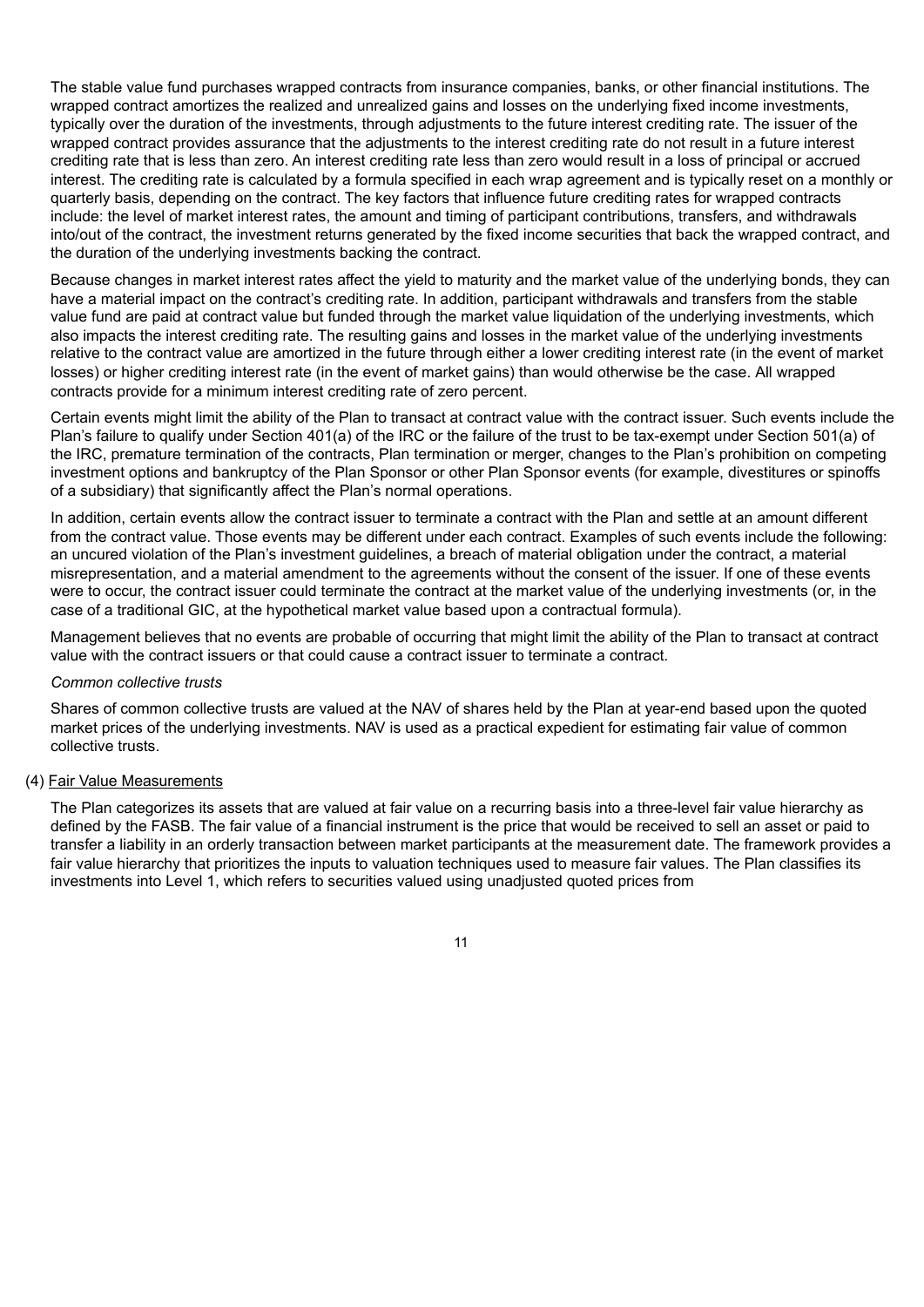active markets for identical assets; Level 2, which refers to securities not traded on an active market but for which observable market inputs are readily available; Level 3, which refers to securities valued based on significant unobservable inputs; and NAV, which refers to investments valued using net asset value as a practical expedient. Assets and liabilities are classified in their entirety based on the lowest level of input that is significant to the fair value measurement.

The following tables set forth, by level within the fair value hierarchy, a summary of plan identified investments held by the Master Trust measured at fair value at December 31, 2021 and 2020.

|                                                                                                                                                                                                                | Plan Identified Investments Held by Master Trust at Fair Value |             |    |  |     |  |    |                  |               |  |  |  |
|----------------------------------------------------------------------------------------------------------------------------------------------------------------------------------------------------------------|----------------------------------------------------------------|-------------|----|--|-----|--|----|------------------|---------------|--|--|--|
| Fair Value Measurements at December 31, 2021                                                                                                                                                                   |                                                                |             |    |  |     |  |    |                  |               |  |  |  |
| Quoted Prices in<br>Active Markets for<br>Significant<br>Identical<br>Significant Other<br>Unobservable<br>Assets<br>Observable Inputs<br>Inputs<br>Total<br>(Level 2)<br><b>NAV</b><br>(Level 1)<br>(Level 3) |                                                                |             |    |  |     |  |    |                  |               |  |  |  |
| Short term investment funds                                                                                                                                                                                    | \$                                                             | 690.416     | \$ |  | \$. |  | \$ |                  | 690,416       |  |  |  |
| Mutual funds:                                                                                                                                                                                                  |                                                                |             |    |  |     |  |    |                  |               |  |  |  |
| Balanced/target retirement funds                                                                                                                                                                               |                                                                | 342,885,562 |    |  |     |  |    |                  | 342,885,562   |  |  |  |
| Bond funds                                                                                                                                                                                                     |                                                                | 155,709,507 |    |  |     |  |    |                  | 155,709,507   |  |  |  |
| Value funds                                                                                                                                                                                                    |                                                                | 335,505,377 |    |  |     |  |    |                  | 335,505,377   |  |  |  |
| <b>Total Mutual funds</b>                                                                                                                                                                                      |                                                                | 834,100,446 |    |  |     |  |    |                  | 834,100,446   |  |  |  |
| Common collective trusts                                                                                                                                                                                       |                                                                |             |    |  |     |  |    | 2,658,588,252    | 2,658,588,252 |  |  |  |
| Total investments                                                                                                                                                                                              | \$                                                             | 834,790,862 | \$ |  | ъ   |  |    | 2,658,588,252 \$ | 3,493,379,114 |  |  |  |

|                                                                                                                                                                                                                |    | Plan Identified Investments Held by Master Trust at Fair Value |    |                                              |    |  |    |                  |               |  |  |  |
|----------------------------------------------------------------------------------------------------------------------------------------------------------------------------------------------------------------|----|----------------------------------------------------------------|----|----------------------------------------------|----|--|----|------------------|---------------|--|--|--|
|                                                                                                                                                                                                                |    |                                                                |    | Fair Value Measurements at December 31, 2020 |    |  |    |                  |               |  |  |  |
| Quoted Prices in<br>Active Markets for<br>Significant<br>Identical<br>Significant Other<br>Unobservable<br>Observable Inputs<br>Inputs<br>Assets<br>Total<br><b>NAV</b><br>(Level 2)<br>(Level 1)<br>(Level 3) |    |                                                                |    |                                              |    |  |    |                  |               |  |  |  |
| Short term investment funds                                                                                                                                                                                    |    | 690,221                                                        | \$ | —                                            | S  |  | \$ |                  | 690,221       |  |  |  |
| Mutual funds:                                                                                                                                                                                                  |    |                                                                |    |                                              |    |  |    |                  |               |  |  |  |
| Balanced/target retirement funds                                                                                                                                                                               |    | 300,713,322                                                    |    |                                              |    |  |    |                  | 300,713,322   |  |  |  |
| Bond funds                                                                                                                                                                                                     |    | 167,247,513                                                    |    |                                              |    |  |    |                  | 167,247,513   |  |  |  |
| Value funds                                                                                                                                                                                                    |    | 263,711,418                                                    |    |                                              |    |  |    |                  | 263,711,418   |  |  |  |
| <b>Total Mutual funds</b>                                                                                                                                                                                      |    | 731,672,253                                                    |    |                                              |    |  |    |                  | 731,672,253   |  |  |  |
| Common collective trusts                                                                                                                                                                                       |    |                                                                |    |                                              |    |  |    | 2,321,726,131    | 2,321,726,131 |  |  |  |
| Total investments                                                                                                                                                                                              | \$ | 732,362,474                                                    | \$ | –                                            | \$ |  | \$ | 2,321,726,131 \$ | 3.054.088.605 |  |  |  |

Following is a description of the valuation methodologies used for assets measured at fair value:

- Short-term investment funds: High-grade money market instruments valued using a valuation technique that results in price per share of \$1.00.
- Mutual funds: Valued at quoted market prices at year-end on an active market.
- Common collective trusts: Valued at NAV at year-end.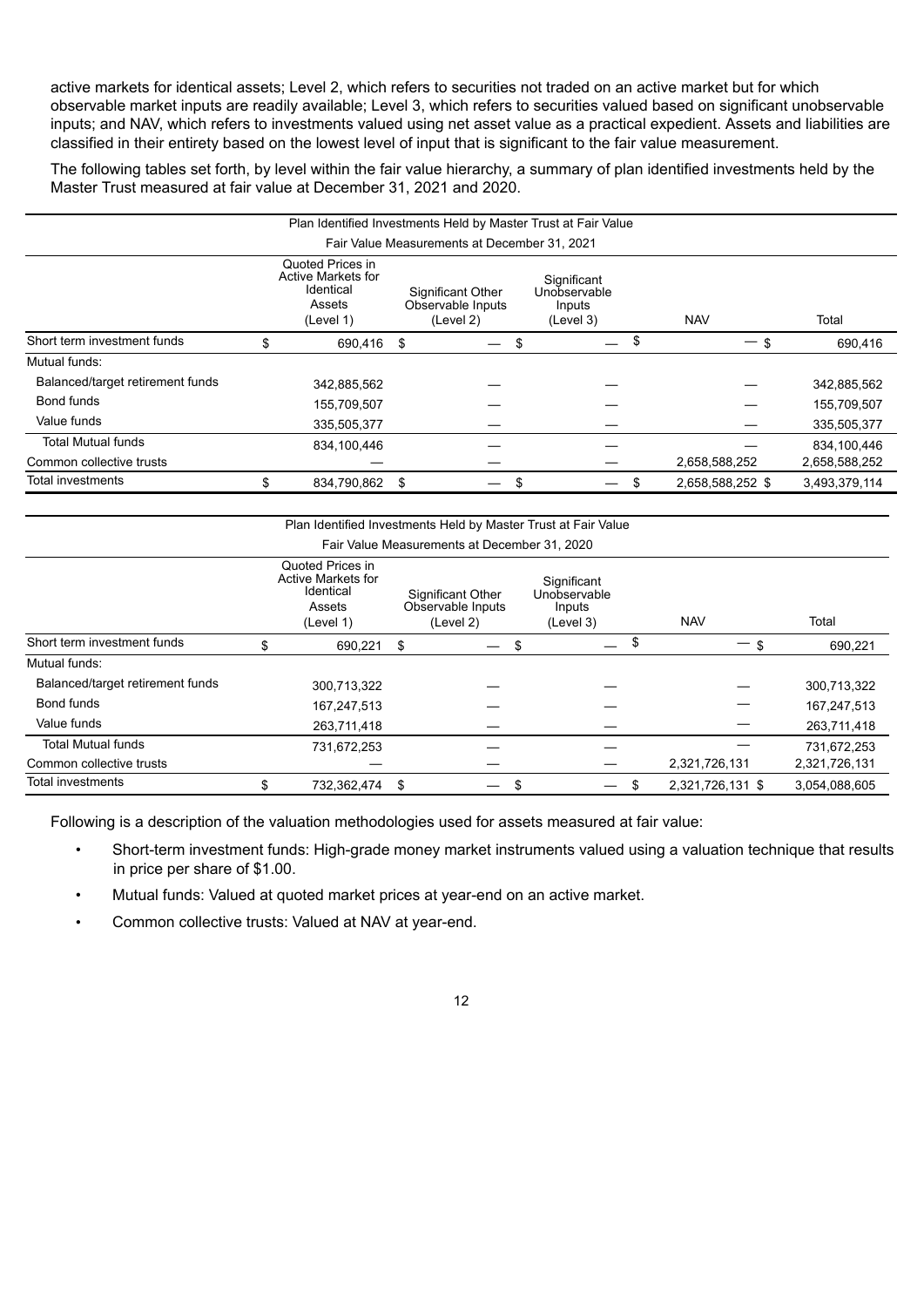The following tables set forth, by level within the fair value hierarchy, a summary of the assets included in the commingled funds held by the Master Trust measured at fair value at December 31, 2021 and 2020:

|                                                        | Assets Held in Commingled Funds by Master Trust |                                                                                   |   |                                                     |    |                                                    |  |                          |     |               |  |  |
|--------------------------------------------------------|-------------------------------------------------|-----------------------------------------------------------------------------------|---|-----------------------------------------------------|----|----------------------------------------------------|--|--------------------------|-----|---------------|--|--|
| Fair Value Measurements at December 31, 2021           |                                                 |                                                                                   |   |                                                     |    |                                                    |  |                          |     |               |  |  |
|                                                        |                                                 | Quoted Prices in<br><b>Active Markets for</b><br>Identical<br>Assets<br>(Level 1) |   | Significant Other<br>Observable Inputs<br>(Level 2) |    | Significant<br>Unobservable<br>Inputs<br>(Level 3) |  | <b>NAV</b>               |     | Total         |  |  |
| Marsh & McLennan Companies<br>common stock             | \$                                              | 728.547.410 \$                                                                    |   |                                                     | \$ | \$<br>$\overline{\phantom{0}}$                     |  | $\overline{\phantom{0}}$ | \$  | 728,547,410   |  |  |
| Short-term investment fund                             |                                                 | 33.384.548                                                                        |   |                                                     |    |                                                    |  |                          |     | 33,384,548    |  |  |
| Common collective trusts                               |                                                 |                                                                                   |   |                                                     |    |                                                    |  | 2,308,464,300            |     | 2,308,464,300 |  |  |
| Total Master Trust Investments at<br><b>Fair Value</b> |                                                 | 761,931,958                                                                       | S |                                                     | -S |                                                    |  | 2.308.464.300            | \$. | 3.070.396.258 |  |  |

|                                                        |                                                                            |     | Assets Held in Commingled Funds by the Master Trust |                                                    |      |               |   |               |
|--------------------------------------------------------|----------------------------------------------------------------------------|-----|-----------------------------------------------------|----------------------------------------------------|------|---------------|---|---------------|
|                                                        |                                                                            |     | Fair Value Measurements at December 31, 2020        |                                                    |      |               |   |               |
|                                                        | Quoted Prices in<br>Active Markets for<br>Identical<br>Assets<br>(Level 1) |     | Significant Other<br>Observable Inputs<br>(Level 2) | Significant<br>Unobservable<br>Inputs<br>(Level 3) |      | <b>NAV</b>    |   | Total         |
| Marsh & McLennan Companies<br>common stock             | \$<br>526.984.614 \$                                                       |     |                                                     | \$<br>$\overline{\phantom{0}}$                     | - \$ |               | S | 526,984,614   |
| Short-term investment fund                             | 23.575.917                                                                 |     |                                                     |                                                    |      |               |   | 23.575.917    |
| Common collective trusts                               |                                                                            |     |                                                     |                                                    |      | 1,908,644,107 |   | 1.908.644.107 |
| Total Master Trust Investments at<br><b>Fair Value</b> | 550.560.531                                                                | -SS |                                                     | \$                                                 |      | 1,908,644,107 |   | 2,459,204,638 |

Following is a description of the valuation methodologies used for assets measured at fair value.

• Common stock: Valued at the closing price reported on an active market where the securities are traded.

- Short-term investment funds: High-grade money market instruments valued using a valuation technique that results in price per share of \$1.00.
- Common collective trusts: Valued at NAV at year-end.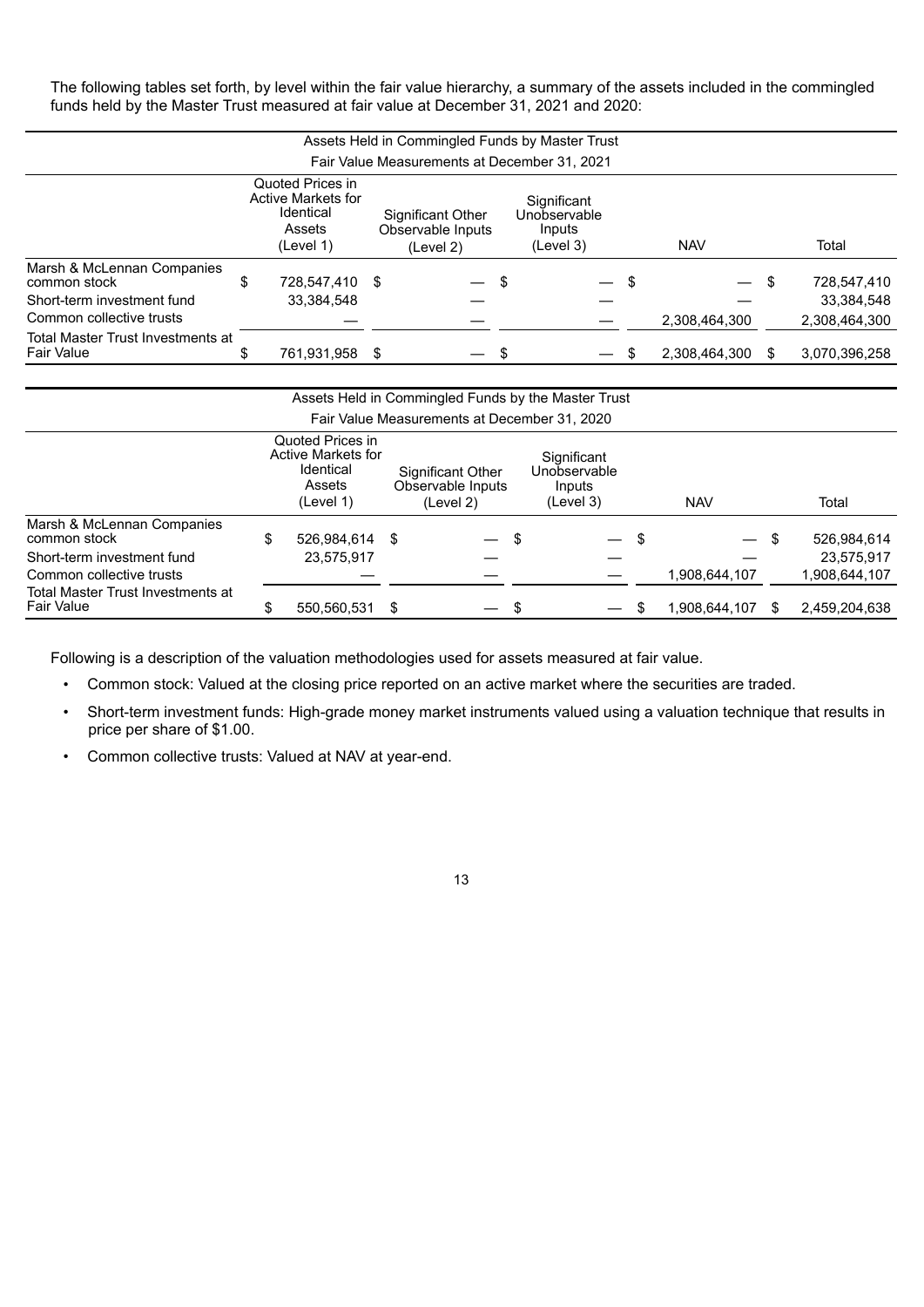#### (5) Net Asset Value (NAV) Per Share

The following table provides additional information as of December 31, 2021 and 2020 for plan identified investments held by the Master Trust that report a NAV per share (or its equivalent):

|                                            |  |               | Fair Value |               |                         |                         |                             |
|--------------------------------------------|--|---------------|------------|---------------|-------------------------|-------------------------|-----------------------------|
|                                            |  | 2021          |            | 2020          | Unfunded<br>Commitments | Redemption<br>Frequency | Redemption<br>Notice Period |
| Target Retirement Funds (a)                |  | 1,250,029,364 |            | 1,019,145,285 |                         | Daily                   | None                        |
| T. Rowe Blue Chip Growth Trust (b)         |  | 496,740,918   |            | 453,023,898   |                         | Daily                   | None                        |
| Putnam Large Cap Value Trust IA (c)        |  | 97,111,318    |            | 72,407,281    |                         | Daily                   | None                        |
| T. Rowe Small Mid Cap Core Trust (d)       |  | 597,360,265   |            | 556.143.060   |                         | Daily                   | None                        |
| Capital Group EuroPacific Growth Trust (e) |  | 217,346,387   |            | 221,006,607   |                         | Daily                   | None                        |
|                                            |  | 2.658.588.252 |            | 2.321.726.131 |                         |                         |                             |

(a) This category includes investments in a mix of index funds designed to provide income for selected retirement years. The fair value of the investments in this category has been estimated using the quoted market prices of the underlying securities.

(b) This fund includes investments in U.S. and non-U.S. equity securities. The fair value of investments in this fund has been estimated using the quoted market prices of the underlying securities.

- (c) This fund includes investments in mid size and large U.S. equity securities. The fair value of investments in this fund has been estimated using the quoted market prices of the underlying securities.
- (d) This fund includes investments in small and mid size U.S. and non-U.S. equity securities. The fair value of investments in this fund has been estimated using the quoted market prices of the underlying securities.
- (e) This fund includes investments in Europe and Pacific Basin equity securities. The fair value of the investments in this fund has been estimated using the quoted market prices of the underlying securities.

The following table provides additional information as of December 31, 2021 and 2020 for the Plan's interest in commingled funds held by the Master Trust that report a NAV per share (or its equivalent):

|                                            |               | Fair Value |               |                         |                         |                             |
|--------------------------------------------|---------------|------------|---------------|-------------------------|-------------------------|-----------------------------|
|                                            | 2021          |            | 2020          | Unfunded<br>Commitments | Redemption<br>Frequency | Redemption<br>Notice Period |
| S&P 500 Index Fund (a)                     | 978.639.067   |            | 748,198,866   |                         | Daily                   | None                        |
| Non-U.S. Equity Index Fund (b)             | 410,743,925   |            | 359,852,199   |                         | Daily                   | None                        |
| U.S. Bond Index Fund (c)                   | 375.258.765   |            | 352, 144, 277 |                         | Daily                   | None                        |
| U.S. Extended Equity Market Index Fund (d) | 297.354.055   |            | 261,667,929   |                         | Daily                   | None                        |
|                                            | 2,061,995,812 |            | 1,721,863,271 |                         |                         |                             |

(a) This fund includes investments primarily in U.S. equity securities. The fair value of the investments in this category has been estimated at NAV, which reflects the quoted market prices of the underlying securities.

(b) This fund includes investments primarily in non-U.S. equity securities. The fair value of investments in this fund has been estimated at NAV, which reflects the quoted market prices of the underlying securities.

(c) This fund includes investments in government and corporate bonds. The fair value of investments in this fund has been estimated at NAV, which reflects the quoted market prices of the underlying securities.

(d) This fund includes investments in U.S. small cap equity securities. The fair value of investments in this fund has been estimated at NAV, which reflects the quoted market prices of the underlying securities.

There are no redemption restrictions on plan identified investments or the commingled funds held in the Master Trust.

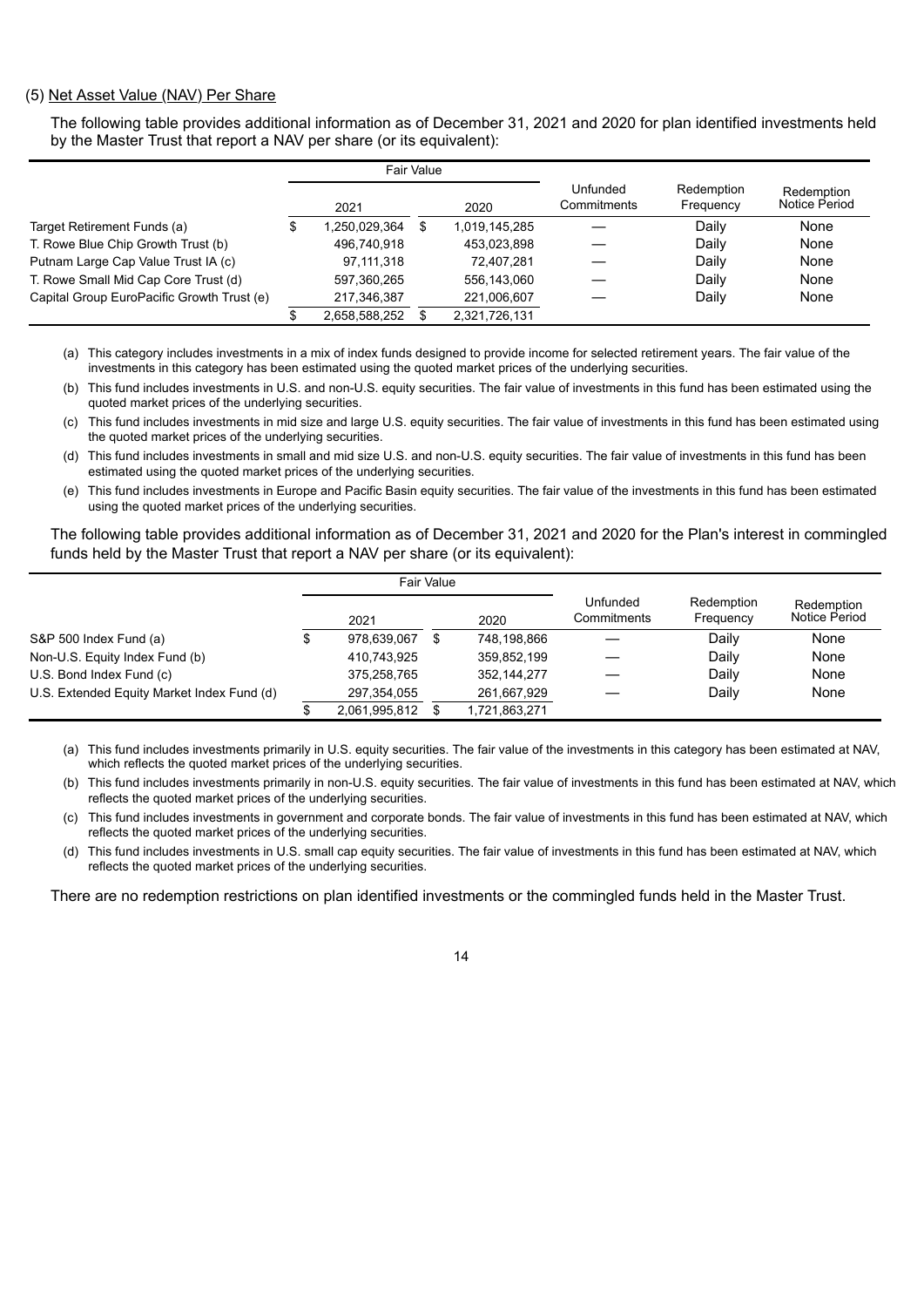#### (6) Exempt Party in Interest Transactions

The Plan has a short-term investment fund managed by the Trustee. The balance in the fund at December 31, 2021 and 2020 was \$690,416 and \$690,221, respectively. The Plan recorded interest income of \$1,180 for the year ended December 31, 2021 related to this fund.

The Plan, through its interest in the Master Trust (see Note 3), was the beneficial owner of 3,930,880 and 4,243,207 shares of common stock of Marsh McLennan, the sponsoring employer, as of December 31, 2021 and 2020, respectively. The fair value of the shares as of December 31, 2021 and 2020 was \$683,265,633 and \$496,455,205, respectively. The cost of these shares at December 31, 2021 and 2020 was \$131,239,379 and \$134,569,473, respectively. The Plan recorded dividend income of \$8,192,573 and \$8,176,952 for the years ended December 31, 2021 and 2020, respectively, from shares of Marsh McLennan.

The Plan issues loans to participants which are secured by the vested balances in the participants' accounts.

Certain administrative, investment and investment advisory functions are performed by officers and employees of the Company and its subsidiaries (who may also be participants in the Plan) at no cost to the Plan. Certain of these functions are performed by unaffiliated, third parties who might have other roles with respect to the Plan. These transactions are not deemed prohibited party-in-interest transactions because they are covered by statutory and/or administrative exemptions from the IRC and ERISA rules on prohibited transactions.

#### (7) Net Transfers to Other Plan

In 2021 certain employees transferred their balances between the Plan and the MMA Plan. The net amount transferred from the Plan to the MMA Plan and reported in the statement of changes in net assets available for benefits was \$1,763,821 which included transfers to the Plan of \$1,127,430 and transfers from the Plan of \$2,891,251.

#### (8) Federal Income Tax Status

The IRS has determined and informed the Company by a letter dated September 25, 2013, that the Plan is designed in accordance with applicable sections of the IRC. The Plan has been amended since receiving the determination letter, however the Company and the Plan's management believe that the Plan is currently operated in compliance with the applicable requirements of the IRC and that the Plan continues to be qualified and the related trust continues to be taxexempt. Therefore, no provision for income taxes has been included in the Plan's financial statements.

GAAP requires Plan management to evaluate tax positions taken by the Plan and recognize a tax liability (or asset) if the Plan has taken an uncertain position that more likely than not would not be sustained upon examination by the IRS. The Plan is subject to routine audits by taxing jurisdictions; however, there are currently no audits for any tax periods in progress. The Plan Administrator believes that all Plan years remain open to examination by the IRS.

#### (9) Plan Termination

Although it has not expressed any intention to do so, the Company has the right under the Plan to discontinue its contributions at any time and to terminate the Plan subject to the provisions set forth in ERISA. In the event that the Plan is terminated, each participant would become 100% vested in their account.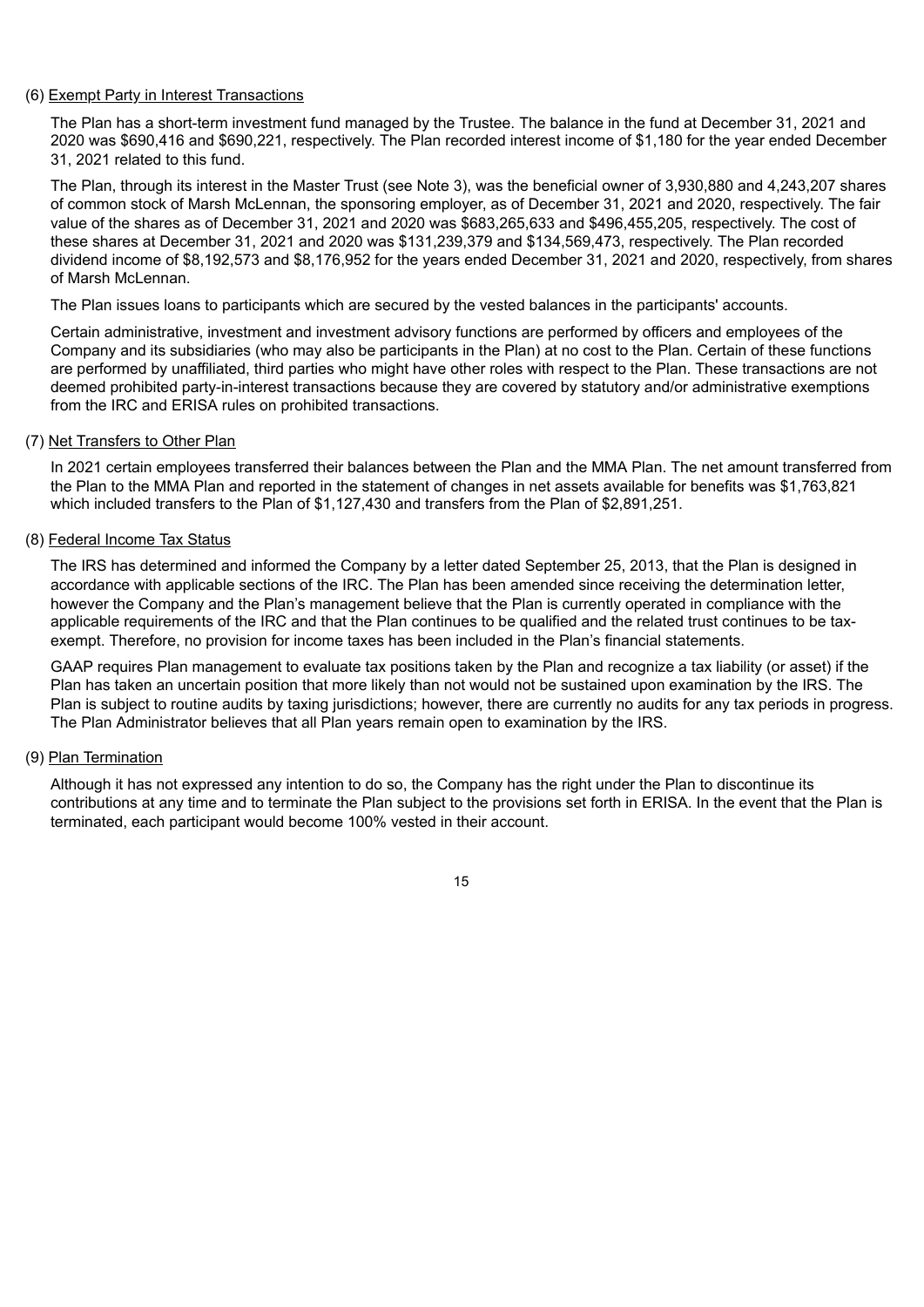#### (10) Reconciliation of Financial Statements to Form 5500

The following is a reconciliation of net assets available for benefits per the financial statements to Form 5500 as of December 31, 2021 and 2020:

|                                                                    | 2021      |               | 2020        |               |
|--------------------------------------------------------------------|-----------|---------------|-------------|---------------|
| Statements of net assets available for benefits:                   |           |               |             |               |
| Net assets available for benefits per the financial statements     | SS.       | 6.861.104.483 | - S         | 5,925,199,919 |
| Less: Amounts allocated to withdrawing participants                | (887.677) |               | (1,278,665) |               |
| Net assets available for benefits per the Form 5500, at fair value | S.        | 6.860.216.806 | \$          | 5,923,921,254 |

The following is a reconciliation of benefits paid to and withdrawals by participants per the financial statements to Form 5500 for the year ended December 31, 2021:

| Benefits paid to and withdrawals by participants per the financial statements |    | 448.904.471 |
|-------------------------------------------------------------------------------|----|-------------|
| Add: Amounts allocated to withdrawing participants and accrued on Form 5500   |    | 887.677     |
| Less: Prior year amounts allocated to withdrawing participants                |    | (1,278,665) |
| Benefits paid to participants per Form 5500                                   | \$ | 448.513.483 |

Amounts allocated to withdrawing participants are recorded on Form 5500 for benefit distributions that have been processed and approved for payment prior to December 31, 2021 but not reflected as paid as of that date. The following is a reconciliation of the increase in net assets available for benefits per the financial statements to Form 5500 for the

year ended December 31, 2021: Statement of changes in net assets available for benefits:

| Net Income per Form 5500                                                  |     | 938.059.373 |
|---------------------------------------------------------------------------|-----|-------------|
| Less: Amounts allocated to withdrawing participants                       |     | 390.988     |
| Increase in net assets before plan transfers per the financial statements | -SG | 937.668.385 |
| Statement of changes in het assets available for benefits.                |     |             |

#### (11) Prohibited Transaction

The Company remitted the December 21, 2020 supplemental payroll of employee deferral amounts of \$3,931.89 for 17 participants to the Trustee on January 14, 2021, which was later than required by Department of Labor ("DOL") Regulation 2510.3-102. The Company will file Form 5330 with the IRS and pay the required excise tax on the transaction. In addition, the participants' accounts were credited with the amount of investment income that would have been earned had the employee deferrals been remitted on a timely basis.

#### (12) Subsequent Events

Plan Management has performed its evaluation of subsequent events through the issuance of these financial statements and has determined that there were no subsequent events requiring adjustment to or disclosure in the financial statements.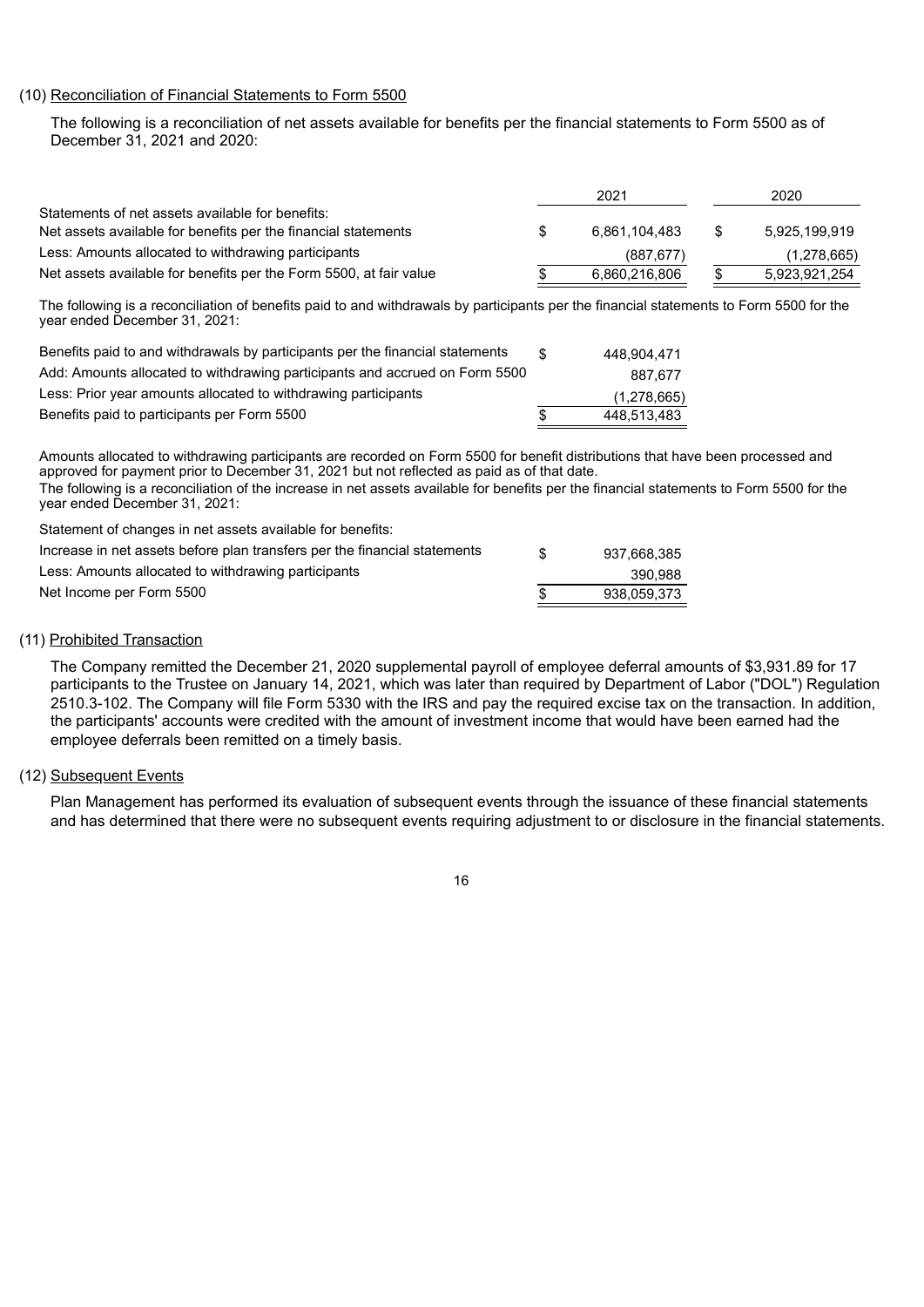#### **MARSH & McLENNAN COMPANIES 401(k) SAVINGS & INVESTMENT PLAN FORM 5500, SCHEDULE H, PART IV, QUESTION 4a SCHEDULE OF DELINQUENT PARTICIPANT CONTRIBUTIONS FOR THE YEAR ENDED DECEMBER 31, 2021**

Employer ID No: 36-2668272 Plan No: #003

|                                                                   | <b>Total That Constitute Nonexempt Prohibited Transactions</b> |                                                                 |                                                                        |                                                                                |
|-------------------------------------------------------------------|----------------------------------------------------------------|-----------------------------------------------------------------|------------------------------------------------------------------------|--------------------------------------------------------------------------------|
|                                                                   | <b>Contributions Not</b><br><b>Corrected</b>                   | <b>Contributions</b><br><b>Corrected Outside</b><br><b>VFCP</b> | <b>Contributions</b><br>Pending<br><b>Correction in</b><br><b>VFCP</b> | <b>Total Fully</b><br><b>Corrected under</b><br><b>VFCP and PTE</b><br>2002-51 |
| <b>Participant Contributions Transferred</b><br>Late to the Plan  |                                                                |                                                                 |                                                                        |                                                                                |
| Check here if late participant loan<br>contributions are included |                                                                |                                                                 |                                                                        |                                                                                |
| 2020 participant contribution transferred<br>late to the Plan     |                                                                | 3,932<br>- \$                                                   | $\overline{\phantom{0}}$                                               | \$.                                                                            |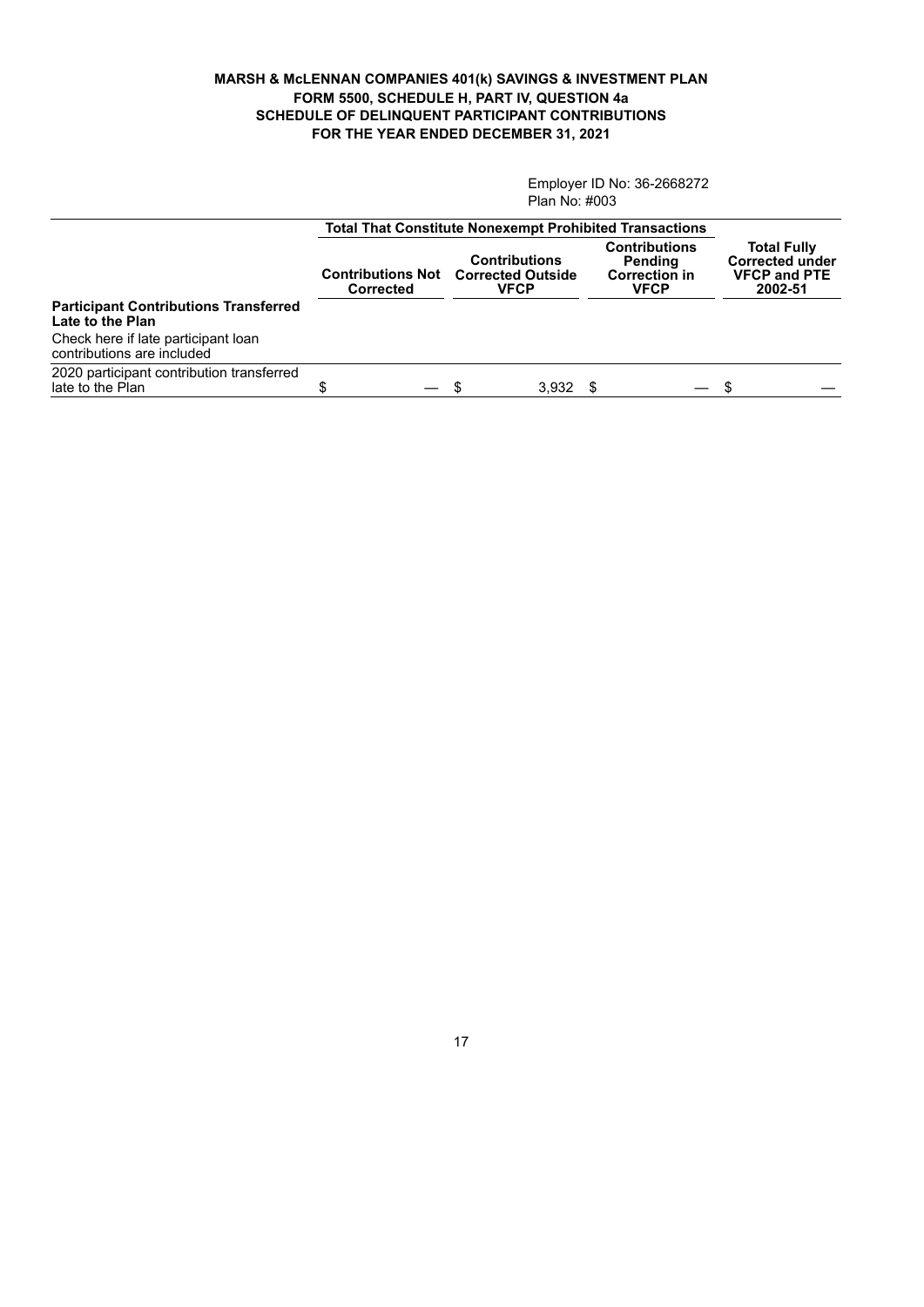#### **MARSH & McLENNAN COMPANIES 401(k) SAVINGS & INVESTMENT PLAN FORM 5500, SCHEDULE H, PART IV, LINE 4i SCHEDULE OF ASSETS (HELD AT END OF YEAR) AS OF DECEMBER 31, 2021**

EIN #36-2668272

Plan #003

| (a)     | (b)<br>Identity of Issue, Borrower, Lessor<br>or Similar Party (Share class) | (c)<br>Description of Investment, including Maturity<br>Date, Rate of Interest, Collateral, and Par or<br><b>Maturity Value</b> | (e)<br><b>Current Value</b> |
|---------|------------------------------------------------------------------------------|---------------------------------------------------------------------------------------------------------------------------------|-----------------------------|
| $\star$ | SHORT-TERM INVESTMENT FUND (N/A)                                             | <b>Common Collective Trust</b>                                                                                                  | \$<br>690,416               |
|         | T. ROWE PRICE BLUE CHIP GROWTH TRUST (T4)                                    | <b>Common Collective Trust</b>                                                                                                  | 496,740,918                 |
|         | BLACKROCK LIFEPATH INDEX 2025 FUND (N)                                       | <b>Common Collective Trust</b>                                                                                                  | 126,180,983                 |
|         | BLACKROCK LIFEPATH INDEX 2030 FUND (N)                                       | <b>Common Collective Trust</b>                                                                                                  | 158,598,446                 |
|         | BLACKROCK LIFEPATH INDEX 2035 FUND (N)                                       | <b>Common Collective Trust</b>                                                                                                  | 162,847,637                 |
|         | BLACKROCK LIFEPATH INDEX 2040 FUND (N)                                       | <b>Common Collective Trust</b>                                                                                                  | 171,982,393                 |
|         | BLACKROCK LIFEPATH INDEX 2045 FUND (N)                                       | <b>Common Collective Trust</b>                                                                                                  | 161,784,369                 |
|         | BLACKROCK LIFEPATH INDEX 2050 FUND (N)                                       | <b>Common Collective Trust</b>                                                                                                  | 179,008,879                 |
|         | BLACKROCK LIFEPATH INDEX 2055 FUND (N)                                       | <b>Common Collective Trust</b>                                                                                                  | 141,012,531                 |
|         | BLACKROCK LIFEPATH INDEX 2060 FUND (N)                                       | <b>Common Collective Trust</b>                                                                                                  | 64,645,553                  |
|         | BLACKROCK LIFEPATH INDEX 2065 FUND (N)                                       | <b>Common Collective Trust</b>                                                                                                  | 7,806,152                   |
|         | BLACKROCK LIFEPATH INDEX RETIREMENT FUND (N)                                 | <b>Common Collective Trust</b>                                                                                                  | 76,162,421                  |
|         | PUTNAM LARGE CAP VALUE TRUST IA                                              | <b>Common Collective Trust</b>                                                                                                  | 97, 111, 318                |
|         | T. ROWE PRICE SMALL & MID-CAP CORE TRUST                                     | Common Collective Trust                                                                                                         | 597,360,265                 |
|         | CAPITAL GROUP EUROPACIFIC GROWTH TRUST (U2)                                  | <b>Common Collective Trust</b>                                                                                                  | 217,346,387                 |
|         | DODGE & COX STOCK FUND (N/A)                                                 | Registered Investment Company                                                                                                   | 335,505,377                 |
|         | PIMCO TOTAL RETURN FUND (Institutional)                                      | Registered Investment Company                                                                                                   | 155,709,507                 |
|         | VANGUARD WELLINGTON FUND (Admiral)                                           | Registered Investment Company                                                                                                   | 342,885,562                 |
| *       | VARIOUS PARTICIPANTS (N/A)                                                   | Participant Loans maturing through 2036<br>at interest rates from 4.25% to 9.50%.                                               | 34,010,126                  |

\$ 3,527,389,240

Note: Cost information is not required for participant-directed investments and therefore is not included. \*Party-in-interest.